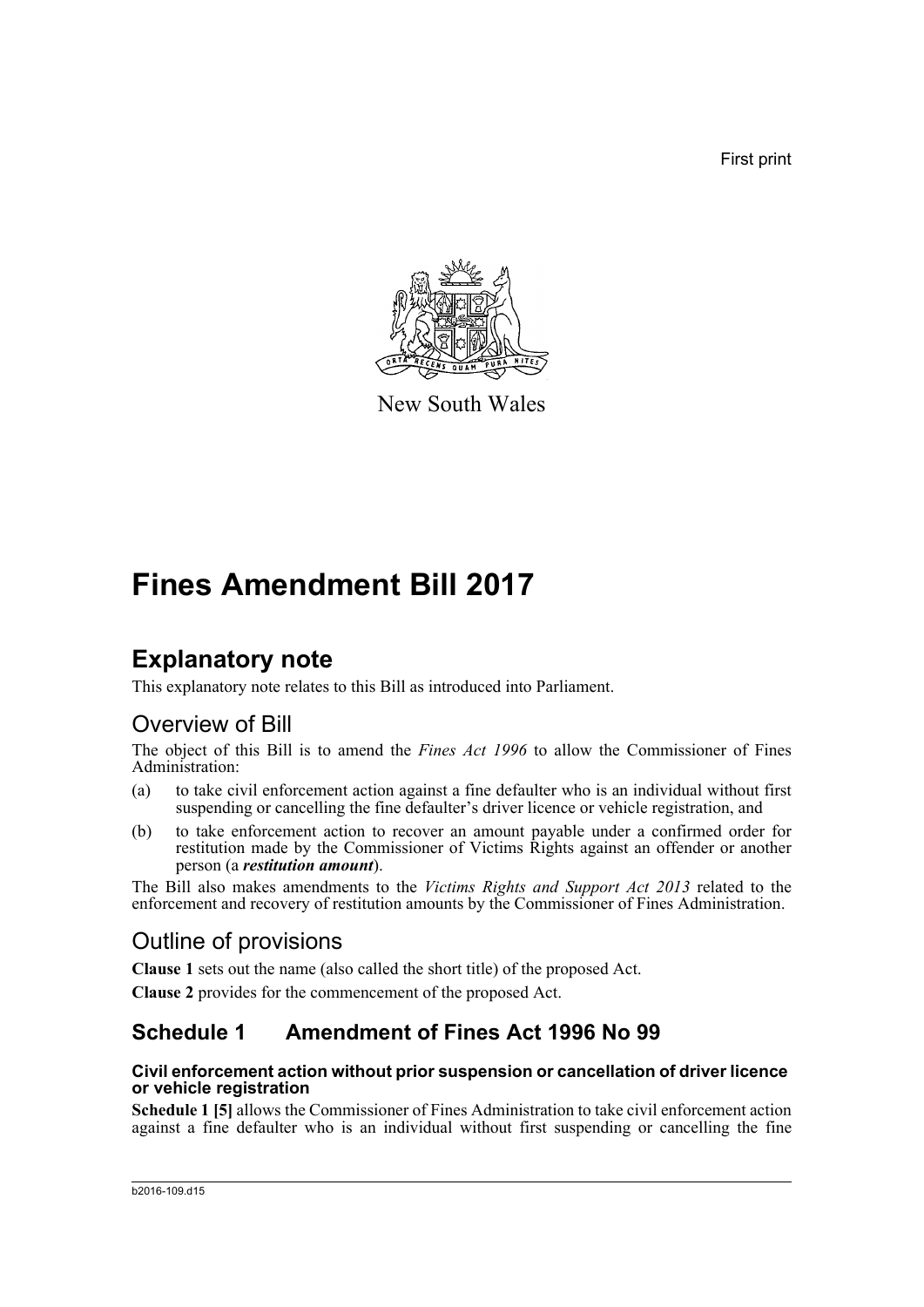defaulter's driver licence or vehicle registration. Civil enforcement action consists of making an order to seize property of the fine defaulter, making an order to garnishee the fine defaulter's debts, wages or salary, or registering a fine enforcement order as a charge on the fine defaulter's land.

At present, the Commissioner of Fines Administration may only take civil enforcement action against a fine defaulter who is an individual after the Commissioner has suspended or cancelled the fine defaulter's driver licence or vehicle registration. Schedule 1 [5] allows civil enforcement action to be taken against an individual without first suspending or cancelling the fine defaulter's driver licence or vehicle registration, but only if the Commissioner is satisfied that suspension or cancellation of the fine defaulter's driver licence or vehicle registration is unlikely to be successful in satisfying the fine or would have an excessively detrimental impact on the fine defaulter.

**Schedule 1 [1]–[4] and [6]–[8]** make consequential amendments.

### **Enforcement of restitution amounts**

The enforcement of restitution amounts by the Commissioner of Fines Administration was previously conducted on a trial basis for 1 year (see Part 10 of the *Fines Act 1996* as in force between 1 December 2013 and 30 November 2014). (A restitution amount is an amount payable under a confirmed order for restitution, which is generally made by the Commissioner of Victims Rights against a person convicted of an offence related to an act of violence in respect of which an approval for the giving of victims support under the *Victims Rights and Support Act 2013* has been given.) This Bill proposes to re-establish those arrangements, in a modified and extended form, on a permanent basis. Specifically, **Schedule 1 [9]**:

- (a) requires the Commissioner of Victims Rights to refer an unpaid restitution amount to the Commissioner of Fines Administration for the making of a court fine enforcement order, and
- (b) allows the Commissioner of Fines Administration to take enforcement action under the *Fines Act 1996* to recover the restitution amount, and
- (c) re-enacts provisions from the *Victims Rights and Support Act 2013* that enable the enforcement of a restitution amount by attachment of prison earnings, and
- (d) requires enforcement costs to be paid from a restitution amount, or part of a restitution amount, that is recovered before the balance of the restitution amount is paid into the Victims Support Fund under the *Victims Rights and Support Act 2013* (**Schedule 1 [12]** makes a consequential amendment), and
- (e) allows the Commissioner of Fines Administration to enter into arrangements with the Commissioner of Victims Rights with respect to the recovery of restitution amounts, and
- (f) provides for related matters (by, for example, deeming a restitution amount to be a fine imposed by a court for the purposes of the *Fines Act 1996* and modifying that Act in its application to a restitution amount).

**Schedule 1 [10]** permits the Commissioner of Fines Administration to disclose, to a person engaged in the administration or execution of the *Victims Rights and Support Act 2013*, personal information about a person liable for a restitution amount in connection with a matter that is referred to the Commissioner of Fines Administration. **Schedule 1 [11]** makes a consequential amendment.

## **Schedule 2 Amendment of Victims Rights and Support Act 2013 No 37**

**Schedule 2 [26]** allows the Commissioner of Victims Rights, following the confirmation of an order for restitution, to serve a debt notice on a person liable to pay the relevant restitution amount. A debt notice informs the person that the restitution amount is a debt payable to the Commissioner of Victims Rights and specifies a due date for payment. The debt notice also advises that, if the person does not pay the amount before the due date for payment, enforcement action for recovery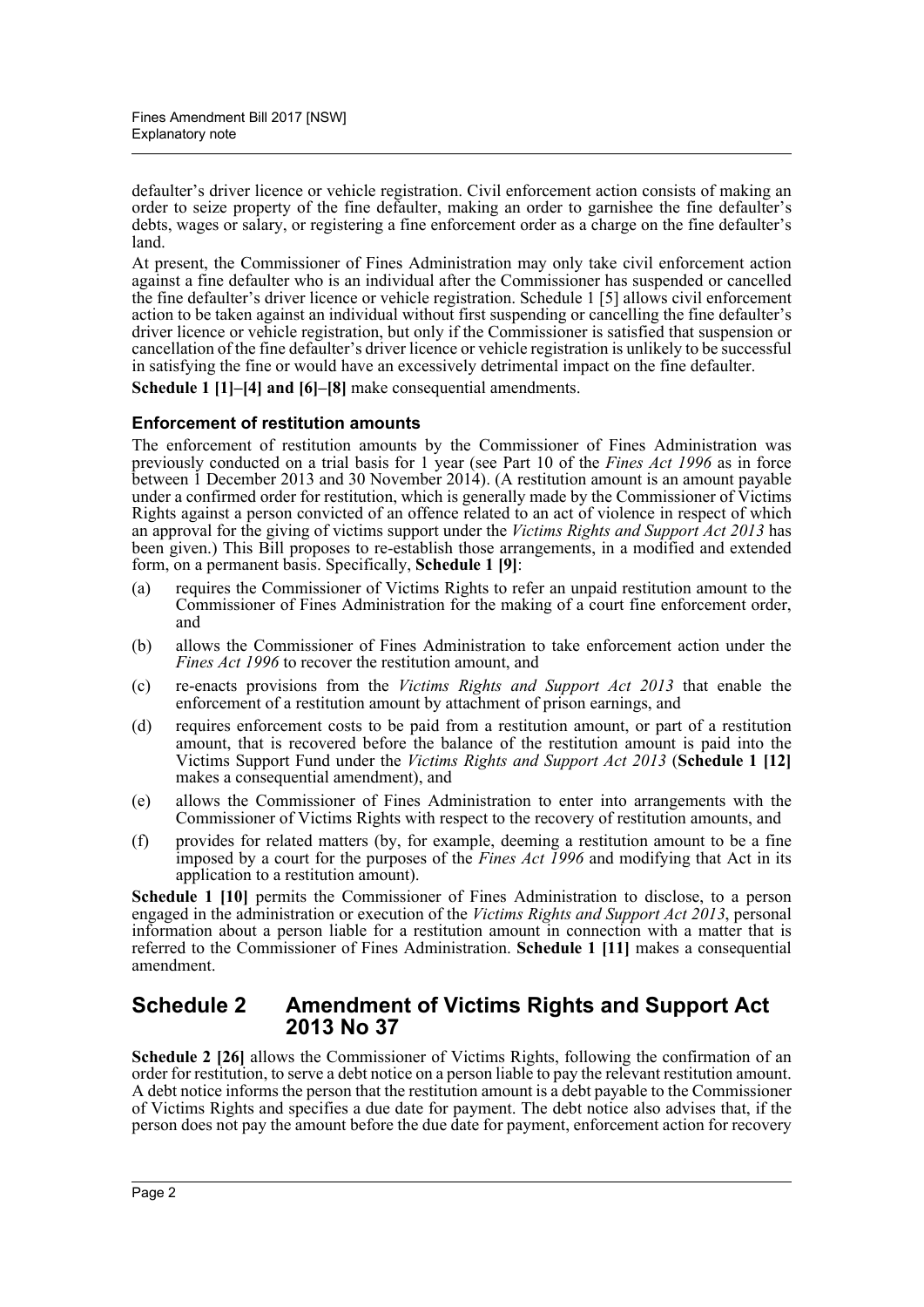of the amount may be taken under the *Fines Act 1996* and additional enforcement costs may become payable under that Act if that enforcement action is taken. Schedule 2 [26] also revises and reorders existing provisions relating to confirmation of, and the amount payable under, an order for restitution. **Schedule 2 [25]** makes a consequential amendment.

**Schedule 2 [30]** provides that, rather than a restitution amount being deemed a judgment debt recoverable by the Commissioner of Victims Rights, the Commissioner of Victims Rights must instead refer an unpaid restitution amount to the Commissioner of Fines Administration for the making of a court fine enforcement order, and the taking of enforcement action, under the *Fines Act 1996* to recover the amount. **Schedule 2 [1], [4], [5], [16], [22], [24], [29] and [33]** make consequential amendments.

**Schedule 2 [3]** allows the Commissioner of Victims Rights to enter into arrangements with the Commissioner of Fines Administration with respect to the recovery of restitution amounts. **Schedule 2 [2]** allows the expenses payable to the Commissioner of Fines Administration under such an arrangement to be paid from the Victims Support Fund.

**Schedule 2 [15]** extends the circumstances in which the Commissioner of Victims Rights may confirm an order for restitution to include when the person subject to the order agrees to its confirmation and seeks (and is granted) time to pay the relevant restitution amount under the *Fines Act 1996*.

**Schedule 2 [6]–[14], [19], [23], [27], [28], [31] and [32]** make related changes to the *Victims Rights and Support Act 2013*, primarily by removing the concept of "provisional order" (which is an order for restitution that has not been confirmed). Instead, the new provisions make it clear that an order for restitution cannot be enforced under the *Fines Act 1996* until it is confirmed.

**Schedule 2 [17], [18], [20] and [21]** clarify the procedure by which an order for restitution is confirmed.

**Schedule 2 [34]** makes savings and transitional provisions consequent on enactment of the proposed Act.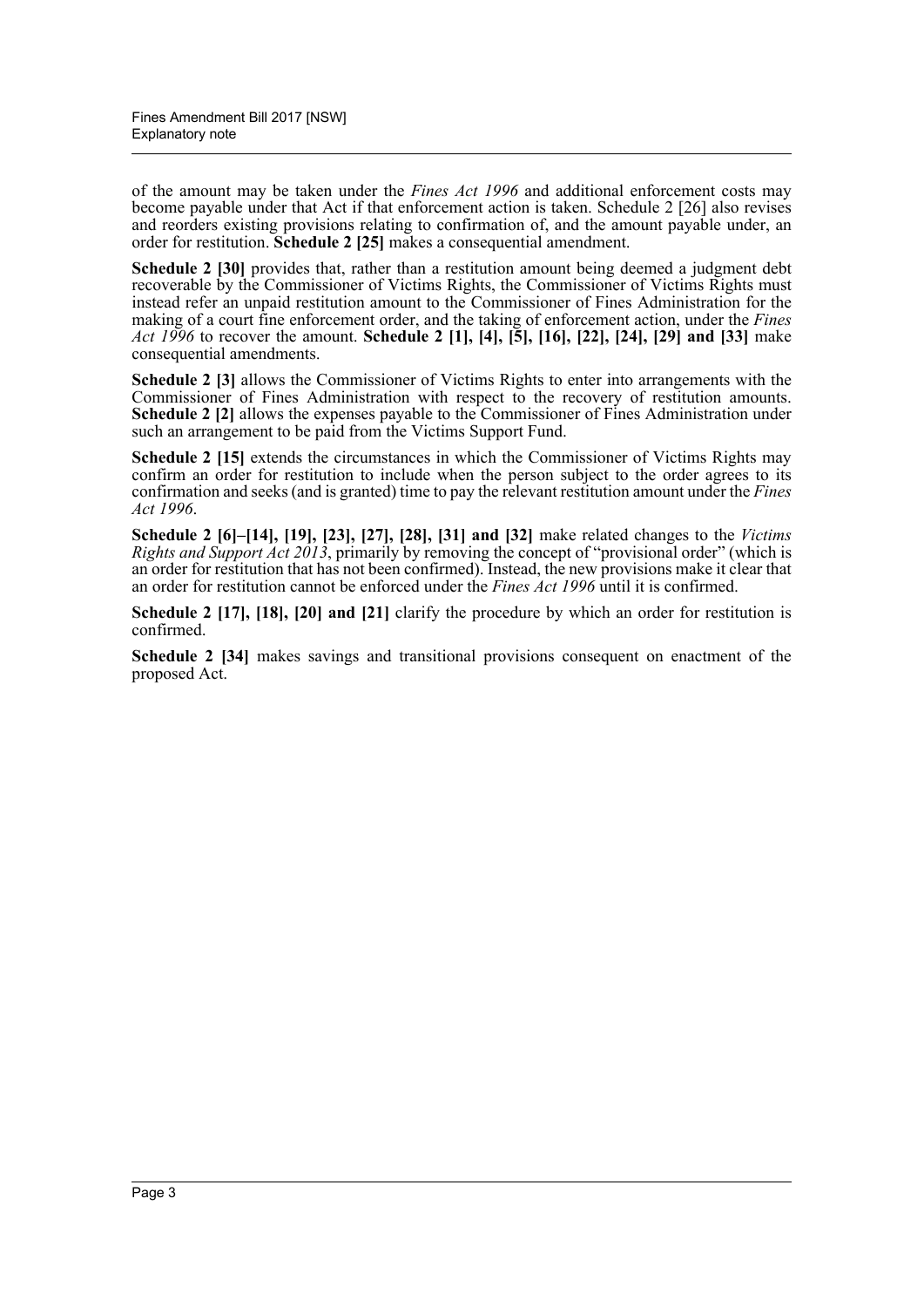First print



New South Wales

# **Fines Amendment Bill 2017**

# **Contents**

|                   |                                                        | Page |
|-------------------|--------------------------------------------------------|------|
|                   | Name of Act                                            | 2.   |
|                   | Commencement                                           | 2.   |
| <b>Schedule 1</b> | Amendment of Fines Act 1996 No 99                      | 3    |
| Schedule 2        | Amendment of Victims Rights and Support Act 2013 No 37 |      |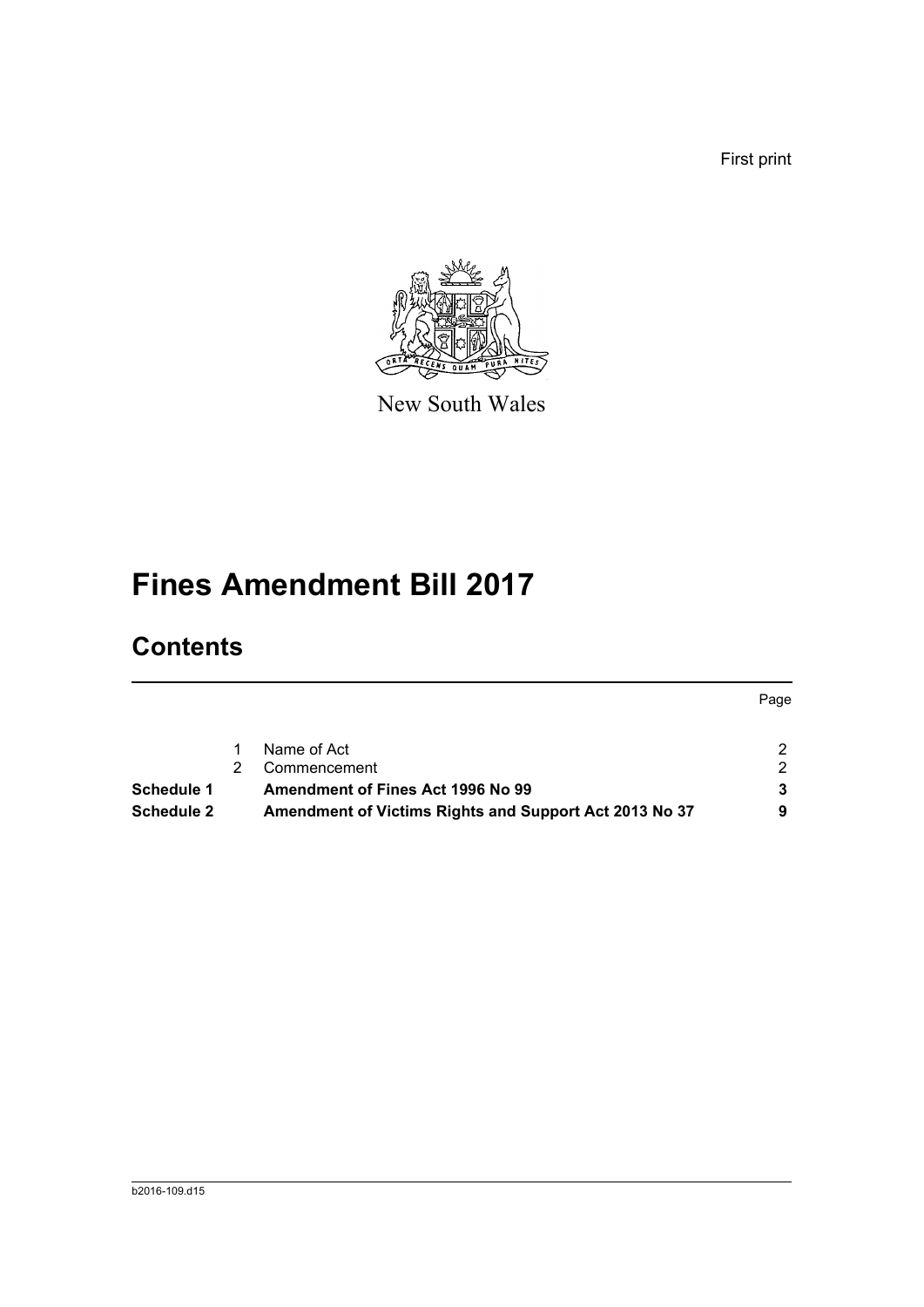

New South Wales

# **Fines Amendment Bill 2017**

No , 2017

### **A Bill for**

An Act to amend the *Fines Act 1996* with respect to civil enforcement of fines; to enable the enforcement under that Act of amounts payable under orders for restitution; and to make related amendments to the *Victims Rights and Support Act 2013*.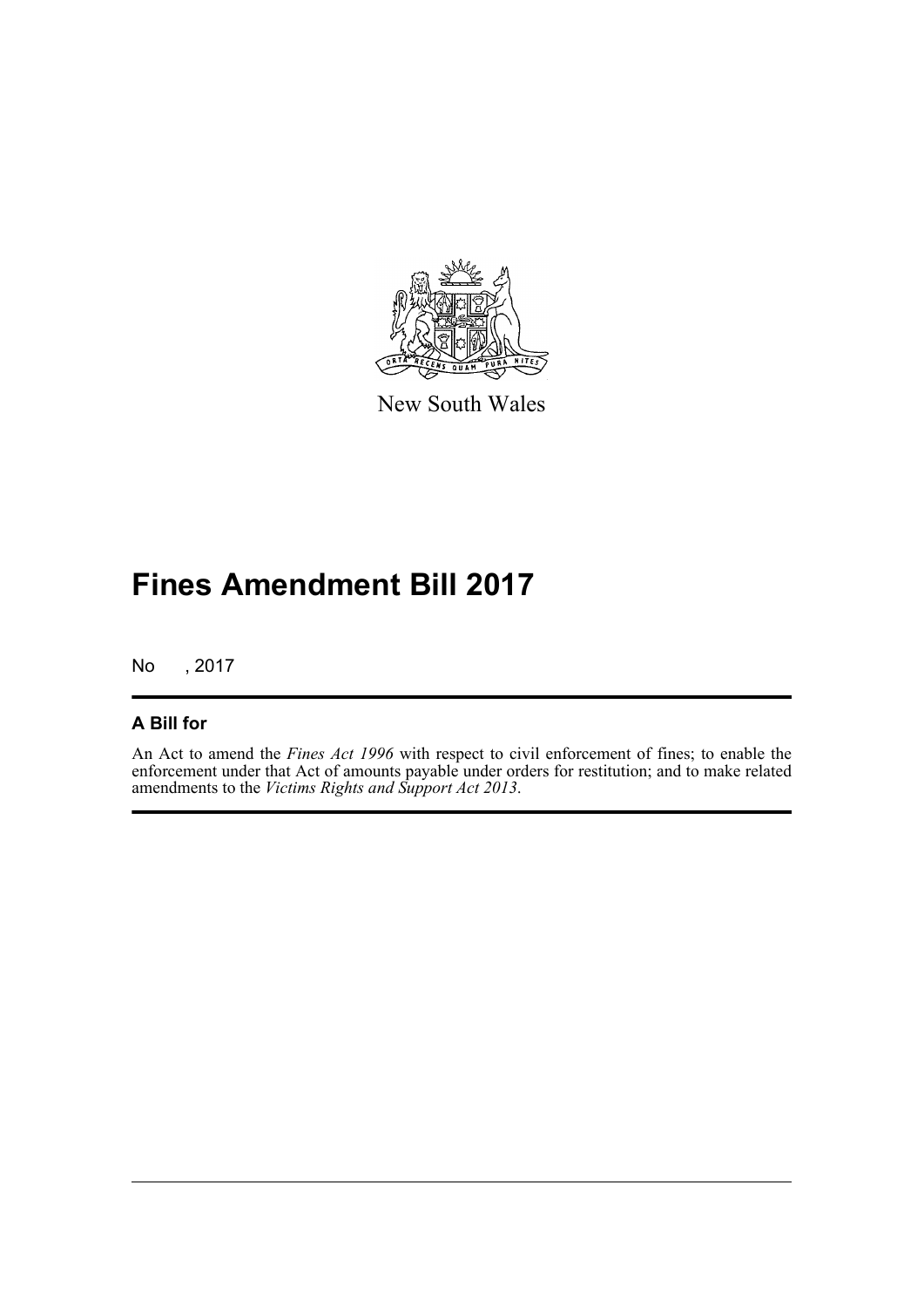<span id="page-5-1"></span><span id="page-5-0"></span>

|              | The Legislature of New South Wales enacts:                      |               |
|--------------|-----------------------------------------------------------------|---------------|
| $\mathbf 1$  | Name of Act                                                     | $\mathcal{P}$ |
|              | This Act is the <i>Fines Amendment Act 2017</i> .               | 3             |
| $\mathbf{2}$ | <b>Commencement</b>                                             | 4             |
|              | This Act commences 7 days after the date of assent to this Act. | 5             |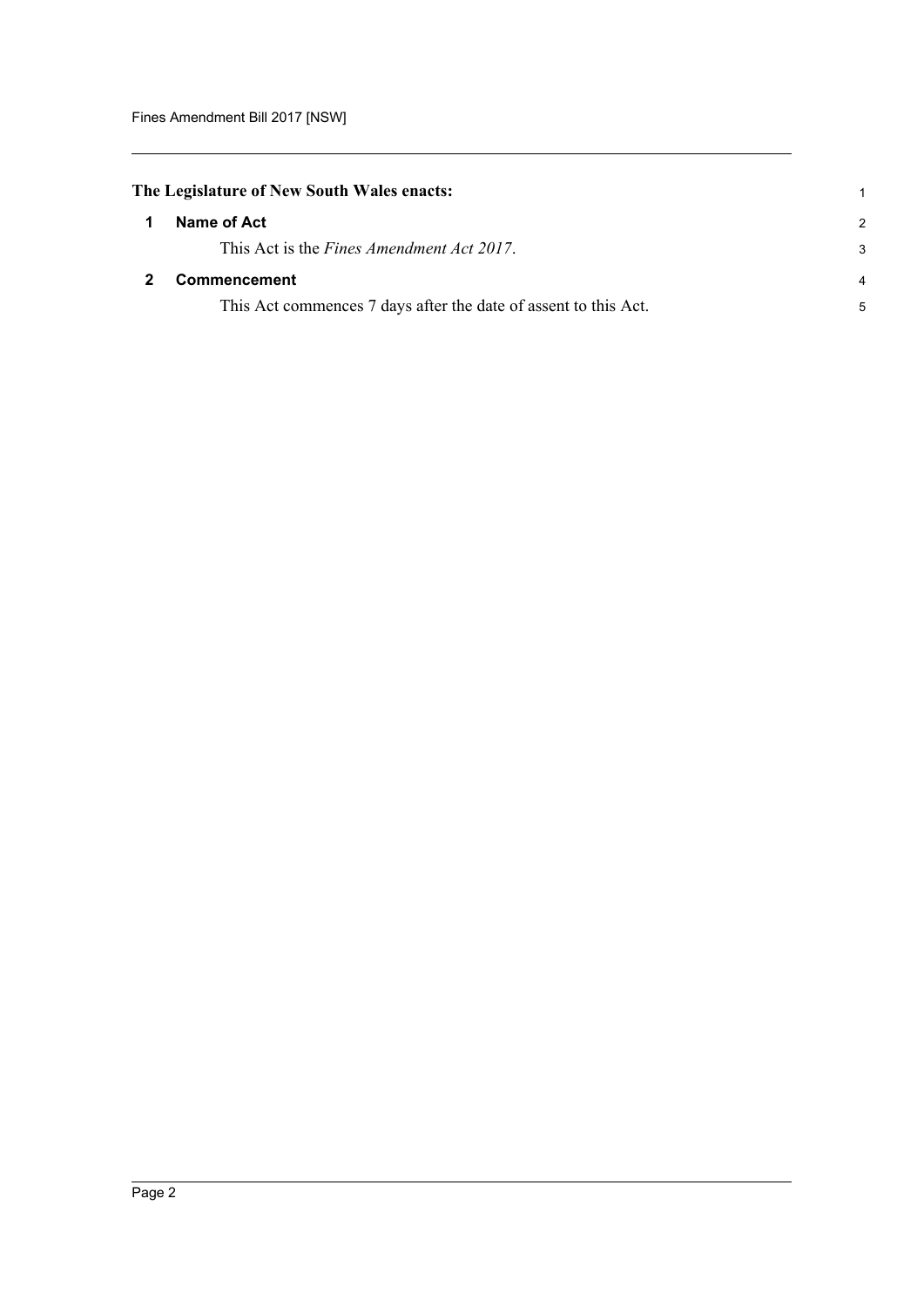<span id="page-6-0"></span>

|       | <b>Schedule 1</b>               |            | <b>Amendment of Fines Act 1996 No 99</b>                                                                                                                                                                                                                                                                                                                                                                               | $\mathbf{1}$               |
|-------|---------------------------------|------------|------------------------------------------------------------------------------------------------------------------------------------------------------------------------------------------------------------------------------------------------------------------------------------------------------------------------------------------------------------------------------------------------------------------------|----------------------------|
| [1]   | <b>Section 3 Definitions</b>    |            |                                                                                                                                                                                                                                                                                                                                                                                                                        | $\overline{c}$             |
|       |                                 |            | Insert in alphabetical order in section $3(1)$ :                                                                                                                                                                                                                                                                                                                                                                       | 3                          |
|       |                                 |            | <i>civil enforcement action</i> means action under Division 4 of Part 4.                                                                                                                                                                                                                                                                                                                                               | 4                          |
| $[2]$ |                                 |            | Sections 16 (2) (c), 44 (2) (c) and 108J (2) (c)                                                                                                                                                                                                                                                                                                                                                                       | 5                          |
|       | Part 4" wherever occurring.     |            | Omit "enforcement action is taken by the Sheriff or other official under Division 4 of                                                                                                                                                                                                                                                                                                                                 | 6<br>$\overline{7}$        |
|       |                                 |            | Insert instead "civil enforcement action is taken by the Sheriff or other official".                                                                                                                                                                                                                                                                                                                                   | 8                          |
| $[3]$ |                                 |            | Section 58 Summary of enforcement procedure                                                                                                                                                                                                                                                                                                                                                                            | 9                          |
|       |                                 |            | Omit "by the fine defaulter" from section 58 $(1)$ (c).                                                                                                                                                                                                                                                                                                                                                                | 10                         |
|       |                                 |            | Insert instead "by the fine defaulter. Civil enforcement action may be taken before or<br>without taking driver licence or vehicle registration action under Division 3 if the<br>Commissioner is satisfied that civil enforcement action is preferable".                                                                                                                                                              | 11<br>12<br>13             |
| [4]   |                                 |            | Section 65 When enforcement action taken under this Division                                                                                                                                                                                                                                                                                                                                                           | 14                         |
|       |                                 |            | Omit the note to the section. Insert instead:                                                                                                                                                                                                                                                                                                                                                                          | 15                         |
|       |                                 |            | Note. If the fine defaulter does not hold a driver licence, is not a visitor driver or is not<br>the registered operator of a vehicle, civil enforcement action can be taken instead. In<br>addition, civil enforcement action can be taken instead if the Commissioner is satisfied<br>that civil enforcement action is preferable (see section 71) or if the fine defaulter is a<br>body corporate (see section 99). | 16<br>17<br>18<br>19<br>20 |
| [5]   |                                 |            | Section 71 When enforcement action taken under this Division                                                                                                                                                                                                                                                                                                                                                           | 21                         |
|       | Insert after section 71 $(1)$ : |            |                                                                                                                                                                                                                                                                                                                                                                                                                        | 22                         |
|       | (1A)                            |            | Enforcement action may be taken under this Division before or without taking<br>action under Division 3 if the fine defaulter is an individual and the<br>Commissioner is satisfied that civil enforcement action is preferable because,<br>having regard to any information known to the Commissioner about the<br>personal circumstances of the fine defaulter:                                                      | 23<br>24<br>25<br>26<br>27 |
|       |                                 | (a)        | enforcement action under Division 3 is unlikely to be successful in<br>satisfying the fine, or                                                                                                                                                                                                                                                                                                                         | 28<br>29                   |
|       |                                 | (b)        | enforcement action under Division 3 would have an excessively<br>detrimental impact on the fine defaulter.                                                                                                                                                                                                                                                                                                             | 30<br>31                   |
|       | (1B)                            | defaulter. | The Commissioner may decide that civil enforcement action is preferable in<br>the absence of, and without giving notice to or making inquiries of, the fine                                                                                                                                                                                                                                                            | 32<br>33<br>34             |
| [6]   |                                 |            | Sections 78 (b) and 101 (1A) (a) (ii)                                                                                                                                                                                                                                                                                                                                                                                  | 35                         |
|       |                                 |            | Omit "enforcement action under Division 4" wherever occurring.                                                                                                                                                                                                                                                                                                                                                         | 36                         |
|       |                                 |            | Insert instead "civil enforcement action".                                                                                                                                                                                                                                                                                                                                                                             | 37                         |
| $[7]$ |                                 |            | Section 99 Modification of enforcement procedures                                                                                                                                                                                                                                                                                                                                                                      | 38                         |
|       |                                 |            | Omit "enforcement action may be taken under Division 4 (Civil enforcement)".                                                                                                                                                                                                                                                                                                                                           | 39                         |
|       |                                 |            | Insert instead "civil enforcement action may be taken".                                                                                                                                                                                                                                                                                                                                                                | 40                         |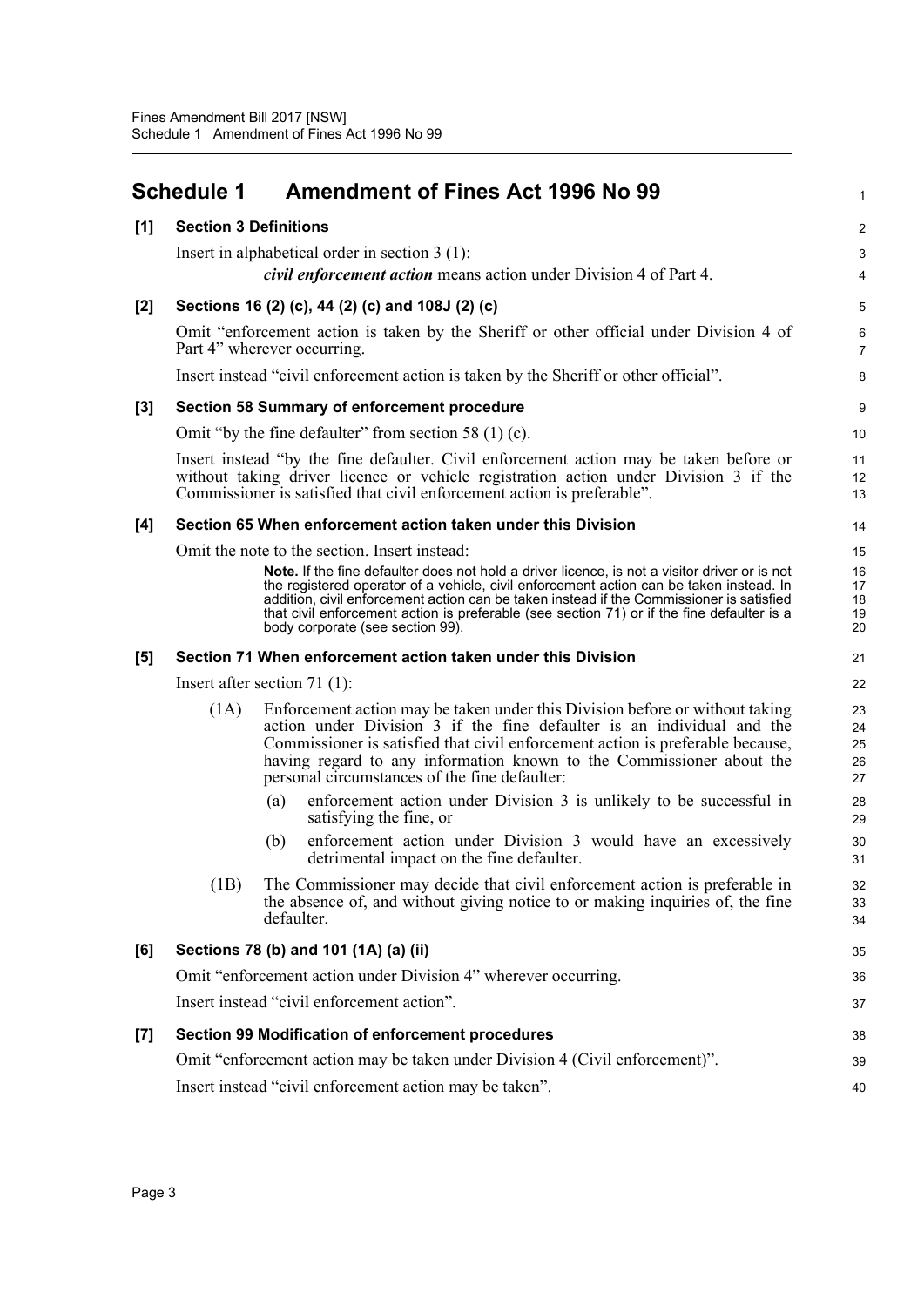| [8] |         |                      |                    | Section 101 Unpaid fines may be written off                                                                                                                                                 | 1                   |
|-----|---------|----------------------|--------------------|---------------------------------------------------------------------------------------------------------------------------------------------------------------------------------------------|---------------------|
|     |         |                      |                    | Insert "action" after "civil enforcement" in section 101 (2).                                                                                                                               | 2                   |
| [9] | Part 7A |                      |                    |                                                                                                                                                                                             | 3                   |
|     |         | Insert after Part 7: |                    |                                                                                                                                                                                             | 4                   |
|     |         |                      |                    | <b>Part 7A Enforcement of orders for restitution</b>                                                                                                                                        | 5                   |
|     |         |                      |                    | Note. See Part 10, as in force between 1 December 2013 and 30 November 2014, for the trial for the<br>enforcement of restitution orders that preceded this Part.                            | 6<br>$\overline{7}$ |
|     |         | <b>Division 1</b>    |                    | <b>General</b>                                                                                                                                                                              | 8                   |
|     | 112B    |                      | <b>Definitions</b> |                                                                                                                                                                                             | 9                   |
|     |         |                      |                    | In this Part:                                                                                                                                                                               | 10                  |
|     |         |                      |                    | <i>appropriate custodial officer means:</i>                                                                                                                                                 | 11                  |
|     |         |                      | (a)                | in the case of a person sentenced to imprisonment—the Commissioner<br>of Corrective Services or the governor of the correctional centre in<br>which the person is imprisoned, or            | 12<br>13<br>14      |
|     |         |                      | (b)                | in the case of a person sentenced to children's detention—the Secretary<br>of the Department of Justice or the person in charge of the detention<br>centre in which the person is detained. | 15<br>16<br>17      |
|     |         |                      |                    | <i>attachment order</i> —see section 112G.                                                                                                                                                  | 18                  |
|     |         |                      |                    | <i>children's detention</i> means detention under an order under section 33 (1) (g)<br>of the Children (Criminal Proceedings) Act 1987.                                                     | 19<br>20            |
|     |         |                      |                    | order for restitution means an order for restitution under Part 5 of the Victims<br><i>Rights and Support Act 2013</i> that is a confirmed order under that Part.                           | 21<br>22            |
|     |         |                      |                    | <i>prison earnings</i> means:                                                                                                                                                               | 23                  |
|     |         |                      | (a)                | in the case of a person sentenced to imprisonment—the person's<br>earnings at the correctional centre in which the person is imprisoned, or                                                 | 24<br>25            |
|     |         |                      | (b)                | in the case of a person sentenced to children's detention-the funds held<br>on behalf of the person at the detention centre in which the person is<br>detained.                             | 26<br>27<br>28      |
|     |         |                      |                    | relevant offence has the same meaning as it has in Part 5 of the Victims Rights<br>and Support Act 2013.                                                                                    | 29<br>30            |
|     |         |                      |                    | <i>restitution amount</i> means an amount payable under an order for restitution.                                                                                                           | 31                  |
|     | 112C    |                      |                    | Restitution amounts taken to be court imposed fines                                                                                                                                         | 32                  |
|     |         | (1)                  |                    | For the purposes of this Act, a restitution amount is taken to be a fine imposed<br>by a court.                                                                                             | 33<br>34            |
|     |         | (2)                  |                    | Accordingly:                                                                                                                                                                                | 35                  |
|     |         |                      | (a)                | the Commissioner may make a court fine enforcement order under<br>Division 3 of Part 2 for the enforcement of a restitution amount, and                                                     | 36<br>37            |
|     |         |                      | (b)                | enforcement action may be taken in respect of that amount under this<br>Act.                                                                                                                | 38<br>39            |
|     |         | (3)                  |                    | The court fine enforcement order may be in a form that is appropriate to the<br>circumstances of the case.                                                                                  | 40<br>41            |
|     |         |                      |                    |                                                                                                                                                                                             |                     |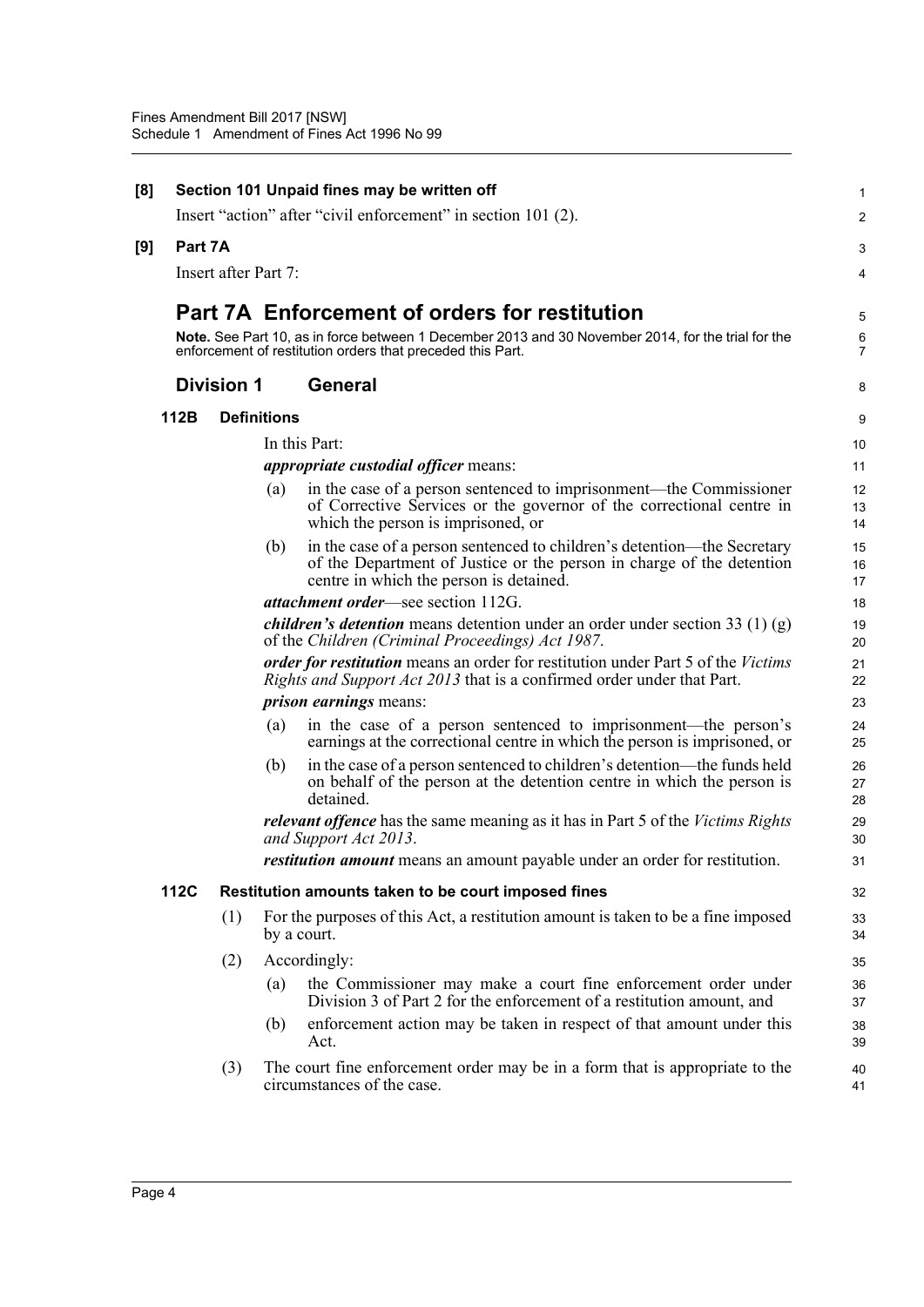|             | (4)               |         | A reference in Division 3 of Part 2 to the registrar of the court is taken, in<br>relation to a restitution amount, to be a reference to the Commissioner of<br>Victims Rights.                               | $\mathbf{1}$<br>$\overline{c}$<br>3 |
|-------------|-------------------|---------|---------------------------------------------------------------------------------------------------------------------------------------------------------------------------------------------------------------|-------------------------------------|
|             |                   | amount. | Note. Under the Victims Rights and Support Act 2013, the Commissioner of Victims<br>Rights has the functions of the registrar under that Division in relation to a restitution                                | $\overline{\mathbf{4}}$<br>5<br>6   |
| <b>112D</b> |                   |         | Application of Act to restitution amounts                                                                                                                                                                     | $\overline{7}$                      |
|             |                   |         | This Act applies to restitution amounts in the same way as it applies to fines<br>imposed by a court, subject to the following:                                                                               | 8<br>9                              |
|             |                   | (a)     | Divisions 1 and 2 of Part 2 do not apply,                                                                                                                                                                     | 10                                  |
|             |                   | (b)     | Division 6 (Imprisonment) of Part 4 does not apply,                                                                                                                                                           | 11                                  |
|             |                   | (c)     | Part 6 does not apply,                                                                                                                                                                                        | 12                                  |
|             |                   | (d)     | any other modifications provided for by this Part or by the regulations<br>or by the <i>Victims Rights and Support Act 2013</i> .                                                                             | 13<br>14                            |
| 112E        |                   |         | Time to pay orders                                                                                                                                                                                            | 15                                  |
|             | (1)               |         | A person may apply for time to pay a restitution amount, and a time to pay<br>order may be made in relation to a restitution amount, whether or not the<br>person is in receipt of a Government benefit.      | 16<br>17<br>18                      |
|             | (2)               |         | A requirement imposed by this Act that an applicant for time to pay must be a<br>person who is in receipt of a Government benefit is to be disregarded for the<br>purposes of this Part.                      | 19<br>20<br>21                      |
|             | (3)               |         | Accordingly, a restitution amount is to be referred to the Commissioner for the<br>making of a court fine enforcement order if the person seeks a time to pay<br>order in relation to the restitution amount. | 22<br>23<br>24                      |
| 112F        |                   |         | Joint and several liability                                                                                                                                                                                   | 25                                  |
|             |                   |         | If 2 or more persons are jointly and severally liable to pay a restitution amount:                                                                                                                            | 26                                  |
|             |                   | (a)     | a separate court fine enforcement order for the restitution amount may<br>be made against any of those persons, and                                                                                           | 27<br>28                            |
|             |                   | (b)     | any person against whom an order is made is liable to pay any<br>enforcement costs payable under the order made against him or her.                                                                           | 29<br>30                            |
|             | <b>Division 2</b> |         | <b>Attachment of prison earnings</b>                                                                                                                                                                          | 31                                  |
| 112G        |                   |         | Enforcement by attachment of prison earnings                                                                                                                                                                  | 32                                  |
|             | (1)               |         | The Commissioner may, for the purpose of enforcing payment of a restitution<br>amount, make an attachment order in relation to a person's prison earnings.                                                    | 33<br>34                            |
|             | (2)               |         | An <i>attachment order</i> is an order that authorises deductions to be made from a<br>person's prison earnings and applied towards payment of a restitution amount<br>payable by the person.                 | 35<br>36<br>37                      |
|             | (3)               |         | An attachment order may be made only if:                                                                                                                                                                      | 38                                  |
|             |                   | (a)     | a restitution amount payable by a person has not been paid as required<br>by a court fine enforcement order, and                                                                                              | 39<br>40                            |
|             |                   | (b)     | the person is serving a sentence of imprisonment or children's detention<br>for a relevant offence in connection with which the order requiring<br>payment of the restitution amount was imposed.             | 41<br>42<br>43                      |
|             |                   |         |                                                                                                                                                                                                               |                                     |
|             |                   |         |                                                                                                                                                                                                               |                                     |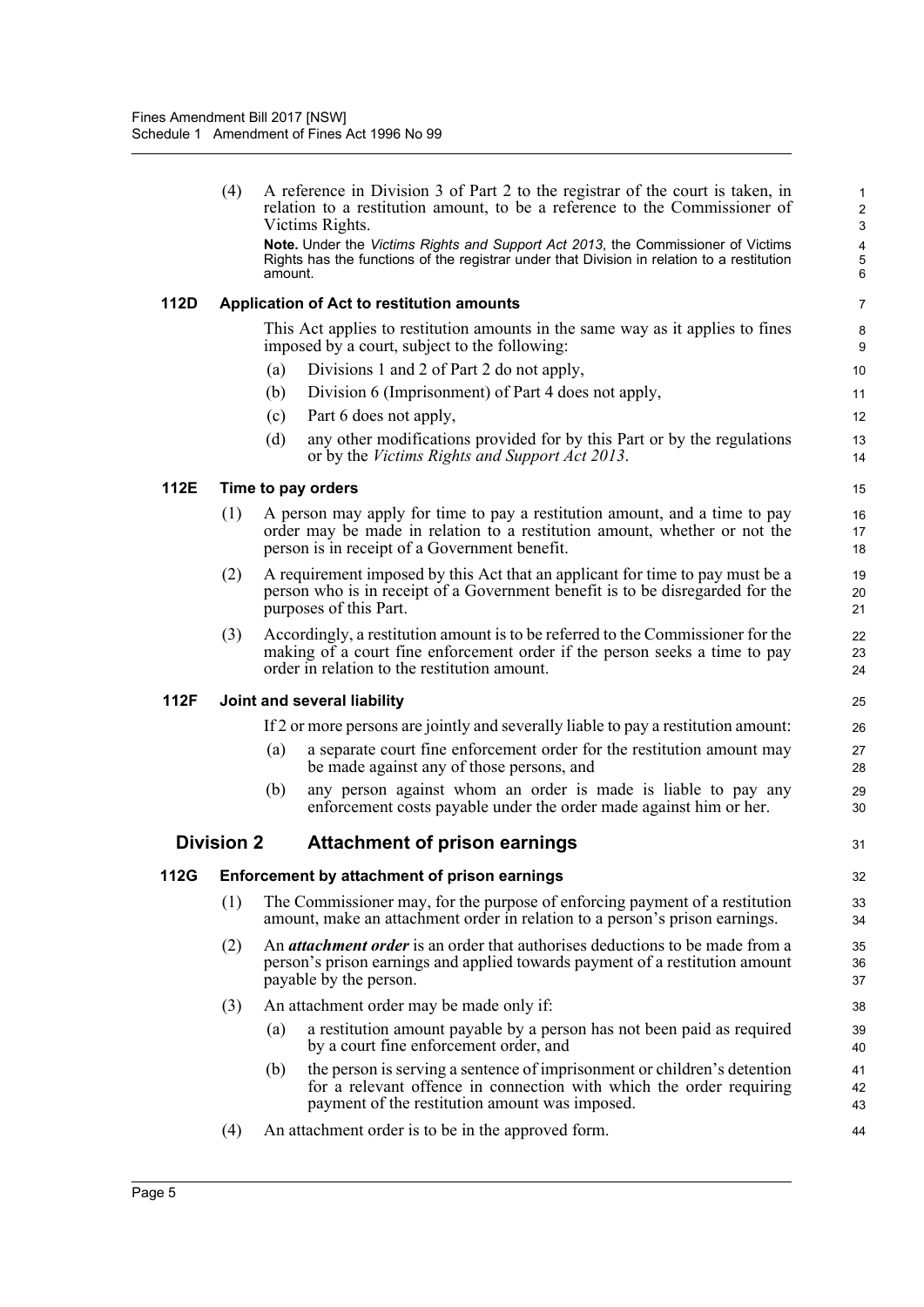|             | (5)                      |         | The Commissioner is to serve notice of an attachment order on the appropriate<br>custodial officer.                                                                                                                                                                                                | 1<br>$\overline{2}$  |  |  |  |
|-------------|--------------------------|---------|----------------------------------------------------------------------------------------------------------------------------------------------------------------------------------------------------------------------------------------------------------------------------------------------------|----------------------|--|--|--|
|             | (6)                      |         | An attachment order may be made in the absence of, and without notice to, a<br>fine defaulter.                                                                                                                                                                                                     | 3<br>4               |  |  |  |
|             | (7)                      |         | This section does not limit the Commissioner's functions under Part 4.                                                                                                                                                                                                                             | 5                    |  |  |  |
| 112H        |                          |         | Deductions under attachment order                                                                                                                                                                                                                                                                  | 6                    |  |  |  |
|             | (1)                      |         | An appropriate custodial officer may make deductions from a person's prison<br>earnings as authorised by an attachment order.                                                                                                                                                                      | $\overline{7}$<br>8  |  |  |  |
|             | (2)                      |         | The deductions are to be paid to the Commissioner.                                                                                                                                                                                                                                                 | 9                    |  |  |  |
| <b>1121</b> |                          |         | <b>Cancellation of attachment order</b>                                                                                                                                                                                                                                                            | 10                   |  |  |  |
|             | (1)                      |         | An attachment order is cancelled on payment of the restitution amount<br>concerned.                                                                                                                                                                                                                | 11<br>12             |  |  |  |
|             | (2)                      | reason. | The Commissioner may cancel an attachment order at any time for any good                                                                                                                                                                                                                           | 13<br>14             |  |  |  |
|             | <b>Division 3</b>        |         | <b>Miscellaneous</b>                                                                                                                                                                                                                                                                               | 15                   |  |  |  |
| 112J        | <b>Effect of appeals</b> |         |                                                                                                                                                                                                                                                                                                    |                      |  |  |  |
|             | (1)                      |         | The Commissioner must not commence enforcement action under this Part,<br>and is to suspend any enforcement action already taken, in respect of a<br>restitution amount payable by a person if the Commissioner of Victims Rights<br>notifies the Commissioner of a relevant appeal by the person. | 17<br>18<br>19<br>20 |  |  |  |
|             | (2)                      |         | Subsection (1) has effect until the appeal proceedings have been finally<br>determined.                                                                                                                                                                                                            | 21<br>22             |  |  |  |
|             | (3)                      |         | The Commissioner suspends enforcement action as follows:                                                                                                                                                                                                                                           | 23                   |  |  |  |
|             |                          | (a)     | by directing Roads and Maritime Services to cease enforcement action<br>under Division 3 of Part 4,                                                                                                                                                                                                | 24<br>25             |  |  |  |
|             |                          |         | Note. See section 65 (4).                                                                                                                                                                                                                                                                          | 26<br>27             |  |  |  |
|             |                          | (b)     | by cancelling any property seizure order that has already been made in<br>relation to the restitution amount that has not been executed,                                                                                                                                                           | 28                   |  |  |  |
|             |                          | (c)     | by cancelling any garnishee order for payment of the restitution amount<br>that has already been made in relation to the debts due and accruing to<br>the person.                                                                                                                                  | 29<br>30<br>31       |  |  |  |
|             |                          | (d)     | by cancelling any attachment order that has already been made against<br>the person for payment of the restitution amount.                                                                                                                                                                         | 32<br>33             |  |  |  |
|             | (4)                      |         | However, any property obtained as a result of enforcement action is not<br>required to be returned, and a charge on land created under Part 4 need not be<br>cancelled, unless the relevant court fine enforcement order is withdrawn.                                                             | 34<br>35<br>36       |  |  |  |
|             | (5)                      |         | The suspension of enforcement action by the Commissioner does not prevent<br>further enforcement action being taken after the appeal proceedings have been<br>finally determined.                                                                                                                  | 37<br>38<br>39       |  |  |  |
|             | (6)                      |         | On the final determination of the appeal proceedings, the Commissioner may,<br>by order, vary a court fine enforcement order in accordance with the outcome<br>of the appeal.                                                                                                                      | 40<br>41<br>42       |  |  |  |
|             | (7)                      |         | Notice of the variation is to be served on the fine defaulter in the same way as<br>notice of a court fine enforcement order.                                                                                                                                                                      | 43<br>44             |  |  |  |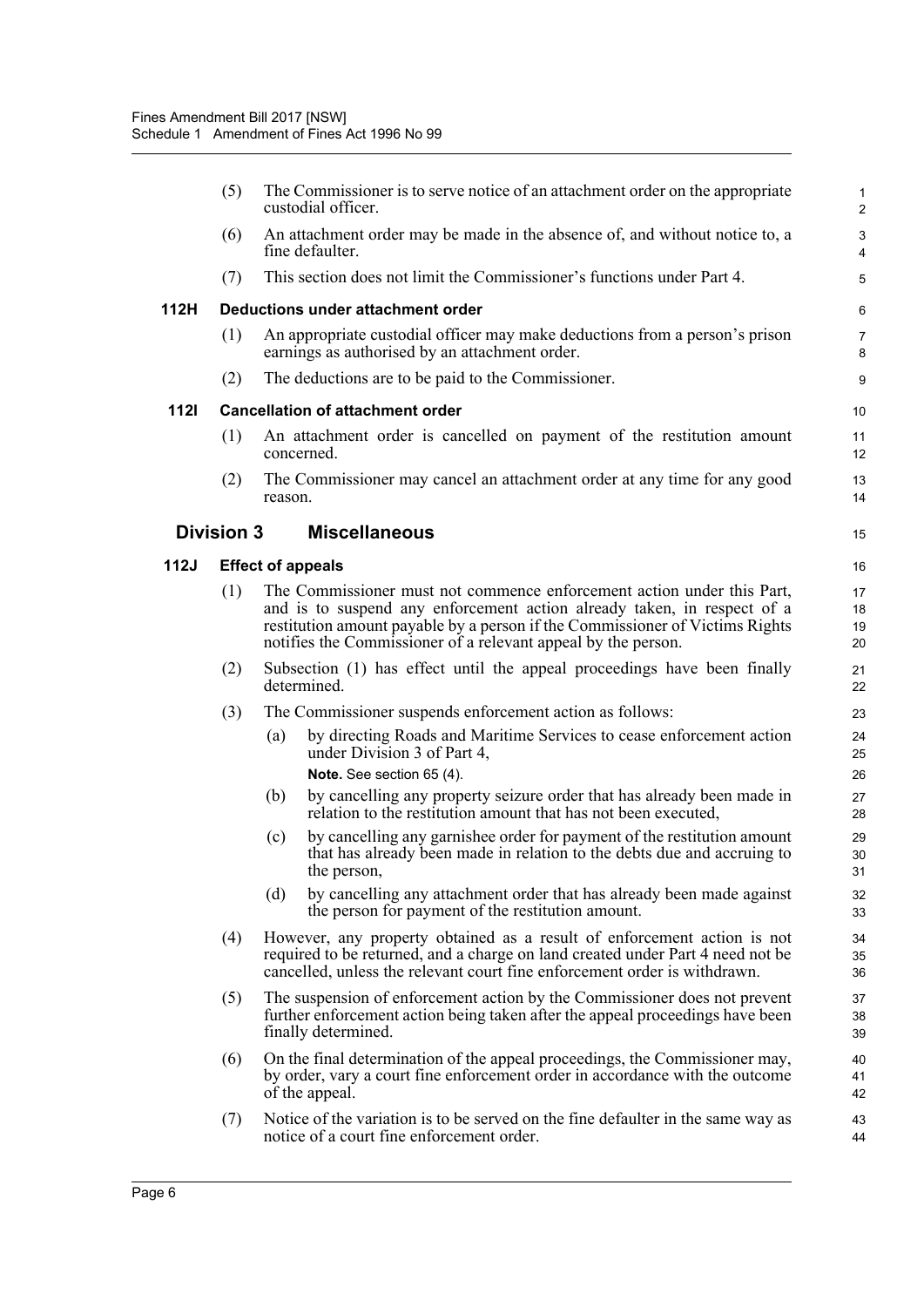- (8) In section 69, a reference to an appeal against conviction includes, in relation to a court fine enforcement order for a restitution amount, a reference to a relevant appeal.
- (9) In this section:

*relevant appeal* means:

(a) an application to the Civil and Administrative Tribunal for an administrative review under the *Administrative Decisions Review Act 1997* of the decision to make the order for restitution, or

- (b) an application to the Civil and Administrative Tribunal for an administrative review under the *Administrative Decisions Review Act 1997* of the decision to approve the making of a recognition payment from which the order for restitution arises, or
- (c) an appeal against conviction for a relevant offence in respect of which the order for restitution was imposed or an application under Part 2 of the *Crimes (Appeal and Review) Act 2001* to annul conviction for the relevant offence.

### **112K Payment of money recovered**

- (1) Any amount recovered under a court fine enforcement order made under this Part is to be applied as follows:
	- (a) firstly, towards enforcement costs payable under the court fine enforcement order,
	- (b) secondly, towards payment of the restitution amount.
- (2) Money applied towards payment of the restitution amount, after payment of enforcement costs, is money recovered under this Act for the purposes of section 15 of the *Victims Rights and Support Act 2013*. Accordingly, that money is payable into the Victims Support Fund under that Act.
- (3) Section 122C applies to any overpayment under a court fine enforcement order.
- (4) This section does not affect section 106 (4) of the *Victims Rights and Support Act 2013*.

#### **112L Arrangements with Commissioner of Victims Rights**

The Commissioner may enter into arrangements with the Commissioner of Victims Rights of a kind referred to in section 16A of the *Victims Rights and Support Act 2013*.

#### **[10] Section 117A Disclosure of information by Commissioner**

Insert after section  $117A(1)(c)(v)$ :

(vi) to a person engaged in the administration or execution of the *Victims Rights and Support Act 2013*, in connection with a matter referred to the Commissioner for the making of a court fine enforcement order under this Act, or

#### **[11] Section 117A (3)** Omit "to an agency referred to in subsection (1) (c) (i) or (ii)". Insert instead "as referred to in subsection  $(1)$   $(c)$   $(i)$ ,  $(ii)$  or  $(vi)$ ". 41 42 43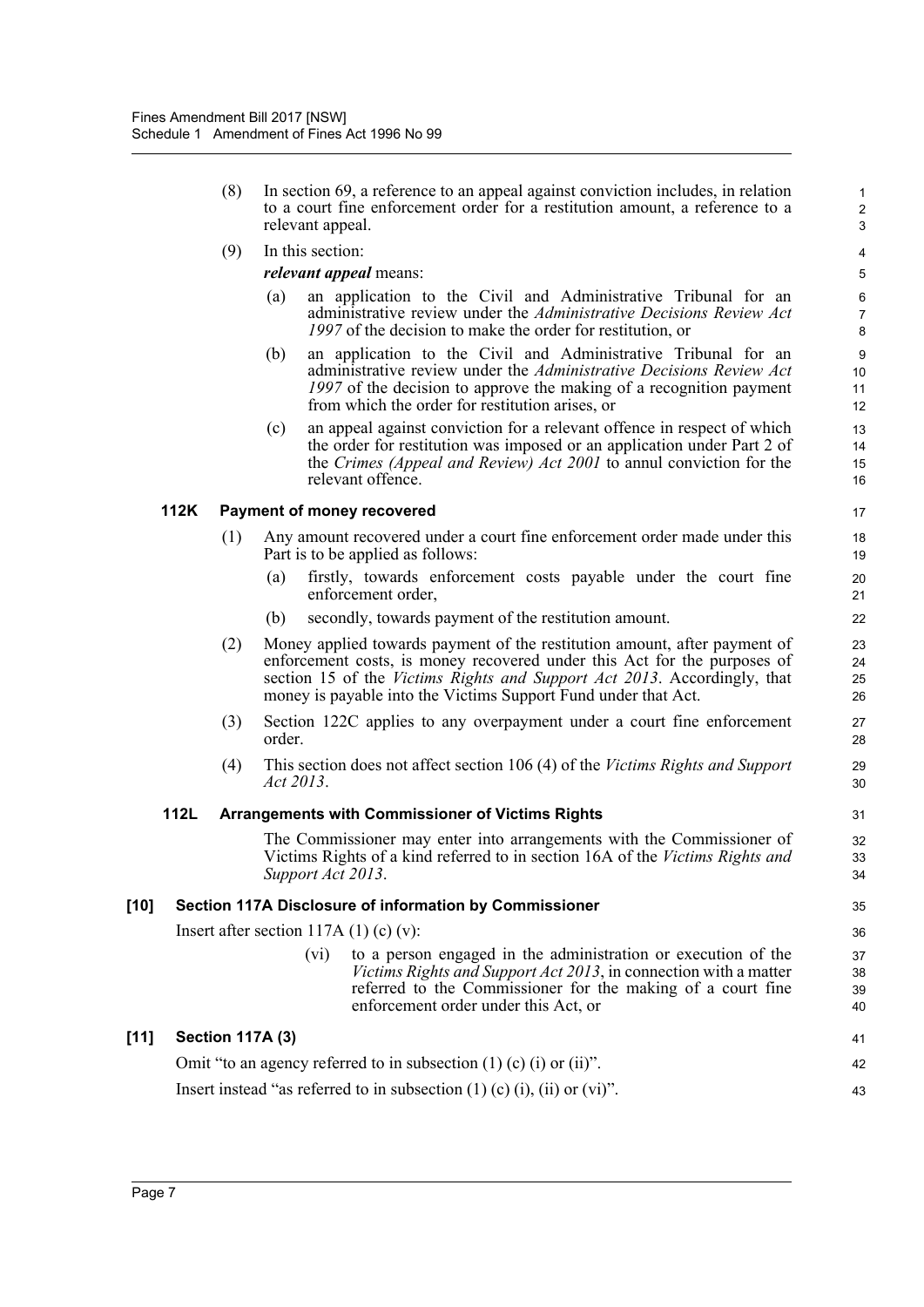# **[12] Section 121 Fines payable into Consolidated Fund**

1 2

Insert "to the other provisions of this Act and" before "to the provisions" in section 121 (2).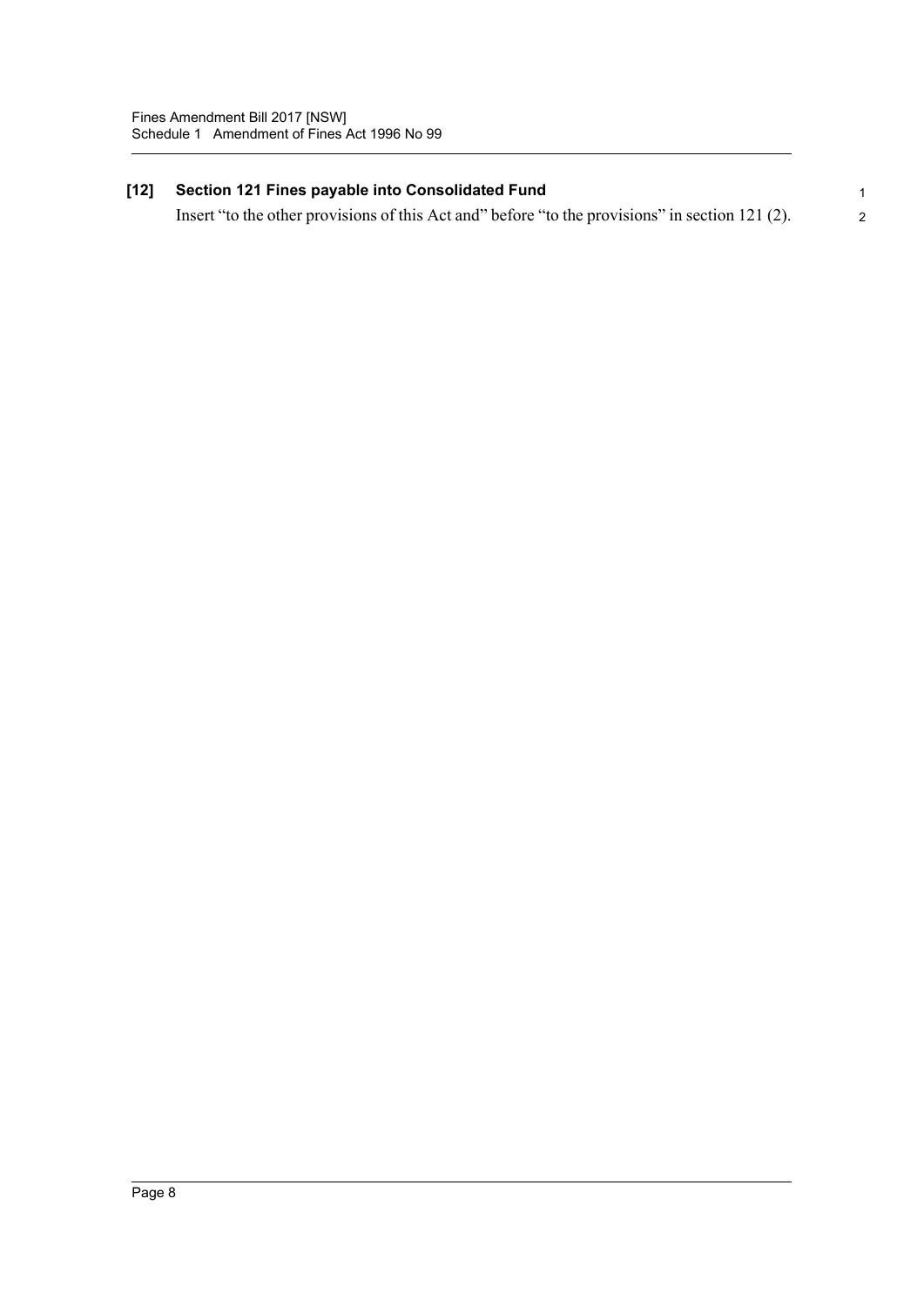<span id="page-12-0"></span>

| <b>Schedule 2</b> |                                                                      |                    |                          | <b>Amendment of Victims Rights and Support Act</b><br>2013 No 37                                                                                                                                                                                                                                          |                      |  |
|-------------------|----------------------------------------------------------------------|--------------------|--------------------------|-----------------------------------------------------------------------------------------------------------------------------------------------------------------------------------------------------------------------------------------------------------------------------------------------------------|----------------------|--|
| $[1]$             |                                                                      |                    |                          | <b>Section 15 Payments into Fund</b>                                                                                                                                                                                                                                                                      | 3                    |  |
|                   |                                                                      |                    |                          | Omit section 15 (c). Insert instead:                                                                                                                                                                                                                                                                      | 4                    |  |
|                   |                                                                      |                    | (c)                      | all money payable under Part 5 that is recovered under this Act or under<br>the Fines Act 1996,                                                                                                                                                                                                           | 5<br>6               |  |
|                   |                                                                      |                    | (c1)                     | all money recovered under Part 7,                                                                                                                                                                                                                                                                         | $\overline{7}$       |  |
| $[2]$             |                                                                      |                    |                          | <b>Section 16 Payments from Fund</b>                                                                                                                                                                                                                                                                      | 8                    |  |
|                   |                                                                      |                    |                          | Insert after section $16$ (d):                                                                                                                                                                                                                                                                            | 9                    |  |
|                   |                                                                      |                    | (d1)                     | all expenses incurred by the Commissioner of Fines Administration that<br>are payable to the Commissioner of Fines Administration under an<br>arrangement referred to in section 16A,                                                                                                                     | 10<br>11<br>12       |  |
|                   |                                                                      |                    | (d2)                     | all set-off amounts that are payable to the Commissioner of Fines<br>Administration under section 45,                                                                                                                                                                                                     | 13<br>14             |  |
| $[3]$             |                                                                      | <b>Section 16A</b> |                          |                                                                                                                                                                                                                                                                                                           | 15                   |  |
|                   |                                                                      |                    | Insert after section 16: |                                                                                                                                                                                                                                                                                                           | 16                   |  |
|                   | 16A<br><b>Arrangements with Commissioner of Fines Administration</b> |                    |                          | 17                                                                                                                                                                                                                                                                                                        |                      |  |
|                   |                                                                      | (1)                |                          | The Commissioner may enter into arrangements with the Commissioner of<br>Fines Administration with respect to the recovery by the Commissioner of<br>Fines Administration of amounts payable under orders for restitution within<br>the meaning of Part 5.                                                | 18<br>19<br>20<br>21 |  |
|                   |                                                                      | (2)                |                          | Without limiting subsection (1), the arrangements may provide for the<br>reimbursement from the Fund of expenses incurred by the Commissioner of<br>Fines Administration in connection with the recovery of those amounts.                                                                                | 22<br>23<br>24       |  |
| [4]               |                                                                      | <b>Section 45</b>  |                          |                                                                                                                                                                                                                                                                                                           | 25                   |  |
|                   |                                                                      |                    |                          | Omit the section. Insert instead:                                                                                                                                                                                                                                                                         | 26                   |  |
|                   | 45                                                                   |                    |                          | Payments may be applied towards liability for restitution under Part 5                                                                                                                                                                                                                                    | 27                   |  |
|                   |                                                                      | (1)                |                          | If financial support or a recognition payment is payable to a person who is also<br>liable for payment of a restitution amount, the Commissioner may authorise<br>the amount payable, or any part of that amount, to be applied towards<br>discharging the person's liability for the restitution amount. | 28<br>29<br>30<br>31 |  |
|                   |                                                                      | (2)                |                          | Any amount that the Commissioner authorises to be applied towards<br>discharging the person's liability for a restitution amount is a <b>set-off amount</b> .                                                                                                                                             | 32<br>33             |  |
|                   |                                                                      | (3)                |                          | When a set-off amount is applied towards discharging a person's liability for<br>a restitution amount, the person is taken to have been paid financial support or<br>a recognition payment to the extent of the set-off amount.                                                                           | 34<br>35<br>36       |  |
|                   |                                                                      | (4)                |                          | If the restitution amount has been referred to the Commissioner of Fines<br>Administration for the making of a court fine enforcement order under the<br><i>Fines Act 1996</i> , the set-off amount:                                                                                                      | 37<br>38<br>39       |  |
|                   |                                                                      |                    | (a)                      | is to be paid to the Commissioner of Fines Administration, and                                                                                                                                                                                                                                            | 40                   |  |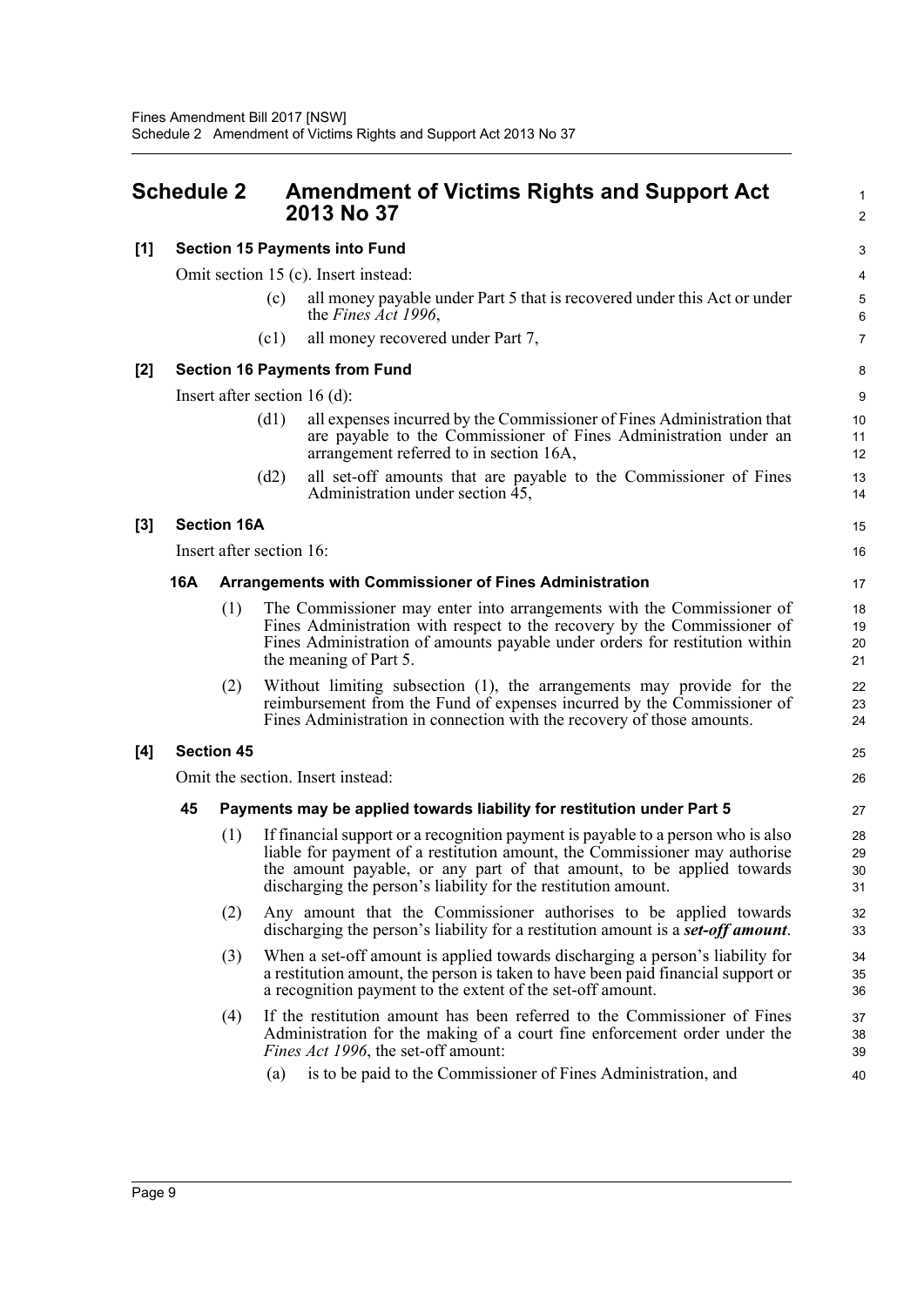|       |                               | is taken to be an amount recovered from the person under a court fine<br>(b)<br>enforcement order made under that Act.<br>Note. Section 112K of the Fines Act 1996 provides that amounts recovered under the<br>court fine enforcement order are to be applied firstly towards enforcement costs payable under the order and secondly towards payment of the restitution amount. | 1<br>$\overline{\mathbf{c}}$<br>3<br>4<br>5 |  |  |  |  |  |
|-------|-------------------------------|----------------------------------------------------------------------------------------------------------------------------------------------------------------------------------------------------------------------------------------------------------------------------------------------------------------------------------------------------------------------------------|---------------------------------------------|--|--|--|--|--|
|       | (5)                           | If the restitution amount has not been referred to the Commissioner of Fines<br>Administration for the making of a court fine enforcement order under the<br><i>Fines Act 1996</i> , the person is taken to have paid the restitution amount to the<br>extent of the set-off amount.                                                                                             | 6<br>7<br>8<br>9                            |  |  |  |  |  |
|       | (6)                           | In this section:                                                                                                                                                                                                                                                                                                                                                                 | 10                                          |  |  |  |  |  |
|       |                               | <i>restitution amount</i> means an amount payable under a confirmed order within<br>the meaning of Part 5.                                                                                                                                                                                                                                                                       | 11<br>12                                    |  |  |  |  |  |
| [5]   |                               | <b>Section 56 Recovery from fraudulent claimants</b>                                                                                                                                                                                                                                                                                                                             | 13                                          |  |  |  |  |  |
|       |                               | Omit section 56 (3). Insert instead:                                                                                                                                                                                                                                                                                                                                             | 14                                          |  |  |  |  |  |
|       | (3)                           | The provisions of Part 5 relating to the recovery of money under an order for<br>restitution and Part 7A of the <i>Fines Act 1996</i> apply to an order for restitution<br>under this section (with any modifications prescribed by the regulations).                                                                                                                            | 15<br>16<br>17                              |  |  |  |  |  |
| [6]   |                               | <b>Section 58 Definitions</b>                                                                                                                                                                                                                                                                                                                                                    | 18                                          |  |  |  |  |  |
|       | review proceedings.           | Omit the definitions of <i>defendant</i> , <i>objection</i> , <i>order for restitution</i> , <i>provisional order</i> and                                                                                                                                                                                                                                                        | 19<br>20                                    |  |  |  |  |  |
|       | Insert in alphabetical order: |                                                                                                                                                                                                                                                                                                                                                                                  |                                             |  |  |  |  |  |
|       |                               | <i>confirmed order</i> means an order for restitution that is confirmed by the<br>Commissioner or the Tribunal under section 63, 64 or 67.                                                                                                                                                                                                                                       | 22<br>23                                    |  |  |  |  |  |
|       |                               | <i>debt notice</i> —see section 70B.                                                                                                                                                                                                                                                                                                                                             | 24                                          |  |  |  |  |  |
|       |                               | <i>defendant</i> means the person on whom an order for restitution is served.<br><b>Fines Commissioner</b> means the Commissioner of Fines Administration under<br>the Fines Act 1996.                                                                                                                                                                                           | 25<br>26<br>27                              |  |  |  |  |  |
|       |                               | <i>objection</i> means an objection by the defendant under section 62 to an order for<br>restitution.                                                                                                                                                                                                                                                                            | 28<br>29                                    |  |  |  |  |  |
|       |                               | <i>order for restitution</i> means an order for restitution that is made by the<br>Commissioner under section 59 or 60.                                                                                                                                                                                                                                                          | 30<br>31                                    |  |  |  |  |  |
|       |                               | <i>review proceedings</i> means proceedings of the Tribunal concerning an order<br>for restitution.                                                                                                                                                                                                                                                                              | 32<br>33                                    |  |  |  |  |  |
| $[7]$ |                               | Sections 59 (1) and 63 (2)                                                                                                                                                                                                                                                                                                                                                       | 34                                          |  |  |  |  |  |
|       |                               | Omit "a provisional order" wherever occurring. Insert instead "an order".                                                                                                                                                                                                                                                                                                        | 35                                          |  |  |  |  |  |
| [8]   |                               | Sections 59 (2) and 60 (2)-(4)                                                                                                                                                                                                                                                                                                                                                   | 36                                          |  |  |  |  |  |
|       |                               | Omit "A provisional order" wherever occurring. Insert instead "An order".                                                                                                                                                                                                                                                                                                        | 37                                          |  |  |  |  |  |
| [9]   |                               | Section 60 Commissioner's discretion to make order for restitution by other person                                                                                                                                                                                                                                                                                               | 38                                          |  |  |  |  |  |
|       |                               | Omit "a provisional order has" and "a provisional order for" from section 60 (1).                                                                                                                                                                                                                                                                                                | 39                                          |  |  |  |  |  |
|       |                               | Insert instead "an order for restitution has" and "an order for", respectively.                                                                                                                                                                                                                                                                                                  | 40                                          |  |  |  |  |  |
| [10]  |                               | Sections 60 (3) and 68 (4)                                                                                                                                                                                                                                                                                                                                                       | 41                                          |  |  |  |  |  |
|       |                               | Omit "the provisional order" wherever occurring. Insert instead "the order for restitution".                                                                                                                                                                                                                                                                                     | 42                                          |  |  |  |  |  |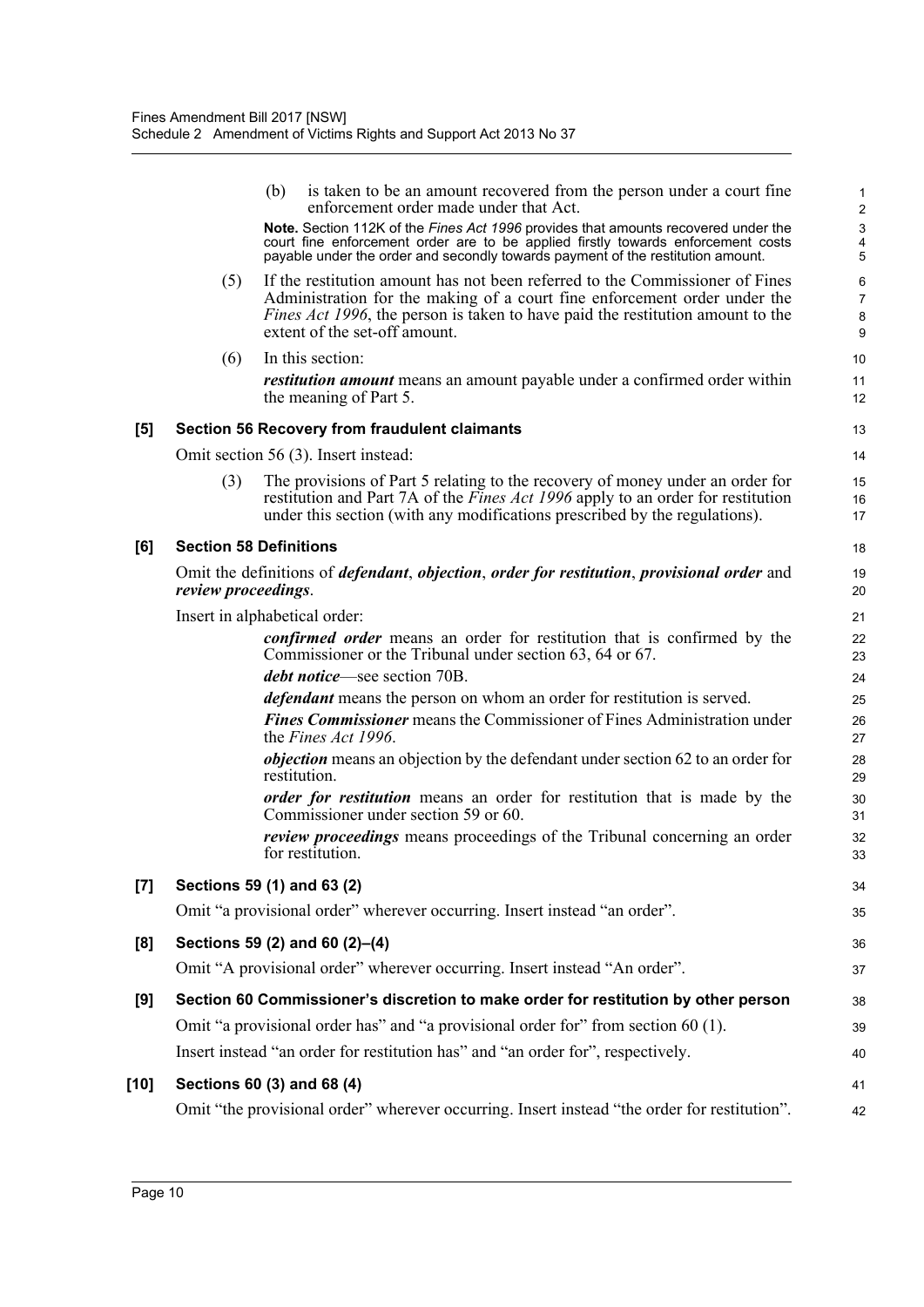| $[11]$ | <b>Section 60 (4)</b>   |              |                                                                                                                                                                                                                                                 | $\mathbf{1}$         |
|--------|-------------------------|--------------|-------------------------------------------------------------------------------------------------------------------------------------------------------------------------------------------------------------------------------------------------|----------------------|
|        |                         |              | Omit "or any consequent restitution order".                                                                                                                                                                                                     | $\overline{c}$       |
|        |                         |              | Insert instead "by the Commissioner or the Tribunal or".                                                                                                                                                                                        | 3                    |
| $[12]$ |                         |              | Sections 61 (1), 67 (3) and (4) and 69 (1)                                                                                                                                                                                                      | 4                    |
|        |                         |              | Omit "a provisional order" wherever occurring. Insert instead "an order for restitution".                                                                                                                                                       | 5                    |
| $[13]$ |                         |              | <b>Section 61 Notification of decision</b>                                                                                                                                                                                                      | 6                    |
|        |                         |              | Omit "the confirmation of" from section 61 $(2)$ $(d)$ $(i)$ .                                                                                                                                                                                  | $\overline{7}$       |
| $[14]$ |                         |              | Section 62 Objection to order                                                                                                                                                                                                                   | 8                    |
|        |                         |              | Omit section 62 (1). Insert instead:                                                                                                                                                                                                            | 9                    |
|        | (1)                     |              | A person served with notice of an order for restitution may lodge a written<br>objection to the order with the Commissioner.                                                                                                                    | 10<br>11             |
| $[15]$ |                         |              | Section 63 Confirmation by Commissioner of order if no objection                                                                                                                                                                                | 12                   |
|        |                         |              | Omit section 63 (1). Insert instead:                                                                                                                                                                                                            | 13                   |
|        | (1)                     | hearing if:  | The Commissioner may confirm an order for restitution without conducting a                                                                                                                                                                      | 14<br>15             |
|        |                         | (a)          | the Commissioner is satisfied that the person has not lodged an<br>objection within 28 days after notice of the order was served on the<br>person, or                                                                                           | 16<br>17<br>18       |
|        |                         | (b)          | the person agrees to the confirmation of the order and seeks time to pay<br>the amount payable under the order under the Fines Act 1996.                                                                                                        | 19<br>20             |
|        | (1A)                    | person.      | A person cannot object to the making of the order if the person agrees to its<br>confirmation and seeks a time to pay order under the <i>Fines Act 1996</i> , and the<br>Fines Commissioner decides to make the time to pay order sought by the | 21<br>22<br>23<br>24 |
| $[16]$ | <b>Section 63 (3)</b>   |              |                                                                                                                                                                                                                                                 | 25                   |
|        | Omit the subsection.    |              |                                                                                                                                                                                                                                                 | 26                   |
| $[17]$ |                         |              | Section 64 Powers of Commissioner on objection                                                                                                                                                                                                  | 27                   |
|        |                         |              | Omit section $64$ (1) (b). Insert instead:                                                                                                                                                                                                      | 28                   |
|        |                         |              | (b) confirm the decision to which the objection was made (with or without<br>variations) or reverse that decision.                                                                                                                              | 29<br>30             |
| $[18]$ | Section 64 (2) and (2A) |              |                                                                                                                                                                                                                                                 | 31                   |
|        |                         |              | Omit section 64 (2). Insert instead:                                                                                                                                                                                                            | 32                   |
|        | (2)                     | variations). | The Commissioner may confirm the order for restitution if the Commissioner<br>confirms the decision to which the objection was made (with or without                                                                                            | 33<br>34<br>35       |
|        | (2A)                    |              | Before confirming the order, the Commissioner may vary the order by<br>reducing the amount payable under it.                                                                                                                                    | 36<br>37             |
| $[19]$ | <b>Section 64 (3)</b>   |              |                                                                                                                                                                                                                                                 | 38                   |
|        | restitution".           |              | Omit "discharge the provisional order concerned". Insert instead "revoke the order for                                                                                                                                                          | 39<br>40             |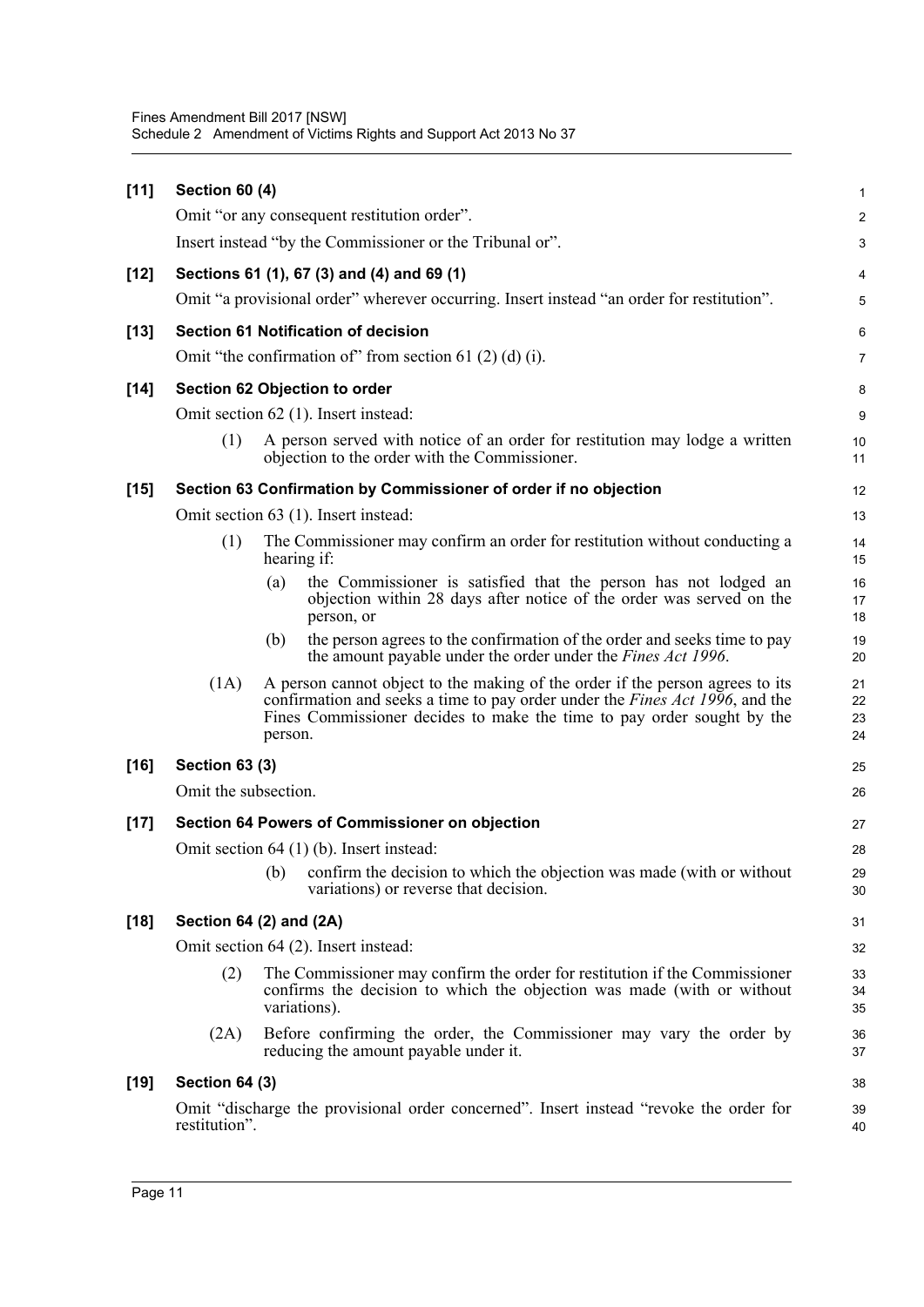| $[20]$ | Section 67 Powers of Tribunal on administrative review |                       |     |                                                                                                                                                                                                                                                                                                             |                                |  |  |
|--------|--------------------------------------------------------|-----------------------|-----|-------------------------------------------------------------------------------------------------------------------------------------------------------------------------------------------------------------------------------------------------------------------------------------------------------------|--------------------------------|--|--|
|        |                                                        |                       |     | Omit section $67$ (1) (a). Insert instead:                                                                                                                                                                                                                                                                  | $\overline{c}$                 |  |  |
|        |                                                        |                       | (a) | confirm the original decision the subject of review (with or without<br>variations) or reverse that decision, and                                                                                                                                                                                           | 3<br>$\overline{4}$            |  |  |
| $[21]$ |                                                        | Section 67 (2A)       |     |                                                                                                                                                                                                                                                                                                             | 5                              |  |  |
|        |                                                        |                       |     | Insert after section $67(2)$ :                                                                                                                                                                                                                                                                              | 6                              |  |  |
|        |                                                        | (2A)                  |     | The Tribunal may confirm the order for restitution the subject of the review<br>proceedings if the Tribunal confirms the decision to make the order (with or<br>without variations).                                                                                                                        | $\overline{7}$<br>$\bf 8$<br>9 |  |  |
| $[22]$ |                                                        |                       |     | Section 68 Arrangements for reduction of amount payable                                                                                                                                                                                                                                                     | 10                             |  |  |
|        |                                                        |                       |     | Omit section 68 (1) and (2). Insert instead:                                                                                                                                                                                                                                                                | 11                             |  |  |
|        |                                                        | (1)                   |     | The Commissioner and a defendant may enter into an arrangement with<br>respect to payment under an order for restitution (whether or not it is a<br>confirmed order) that enables the defendant to satisfy the order by paying a<br>reduced amount.                                                         | 12<br>13<br>14<br>15           |  |  |
| $[23]$ |                                                        | <b>Section 68 (4)</b> |     |                                                                                                                                                                                                                                                                                                             | 16                             |  |  |
|        |                                                        |                       |     | Omit "taken". Insert instead "recommenced on application".                                                                                                                                                                                                                                                  | 17                             |  |  |
| $[24]$ | <b>Section 68 (5)</b>                                  |                       |     |                                                                                                                                                                                                                                                                                                             |                                |  |  |
|        |                                                        |                       |     | Insert after section 68 $(4)$ :                                                                                                                                                                                                                                                                             | 19                             |  |  |
|        |                                                        | (5)                   |     | The Commissioner cannot enter into an arrangement under this section if the<br>matter has been referred to the Fines Commissioner for the making of a court<br>fine enforcement order under the <i>Fines Act 1996</i> .                                                                                     | 20<br>21<br>22                 |  |  |
| $[25]$ |                                                        |                       |     | Section 69 Provisions relating to orders for restitution confirmed by Tribunal                                                                                                                                                                                                                              | 23                             |  |  |
|        |                                                        |                       |     | Omit section $69(2)$ and $(3)$ .                                                                                                                                                                                                                                                                            | 24                             |  |  |
| $[26]$ | Sections 70-70B                                        |                       |     |                                                                                                                                                                                                                                                                                                             |                                |  |  |
|        | Insert after section 69:                               |                       |     |                                                                                                                                                                                                                                                                                                             |                                |  |  |
|        | 70                                                     |                       |     | <b>Amount payable</b>                                                                                                                                                                                                                                                                                       | 27                             |  |  |
|        |                                                        | (1)                   |     | The maximum amount that may be ordered to be paid under an order for<br>restitution (whether made against one or more defendants) is the amount that<br>has been paid to the victim under an approval for the giving of financial<br>support or making of a recognition payment to which the order relates. | 28<br>29<br>30<br>31           |  |  |
|        |                                                        | (2)                   |     | If an order for restitution is made against 2 or more defendants in respect of<br>the same approval for the giving of financial support or making of a<br>recognition payment, each of the defendants is jointly and severally liable<br>under the order.                                                   | 32<br>33<br>34<br>35           |  |  |
|        | <b>70A</b>                                             |                       |     | Effect of confirmation of order and due date for payment                                                                                                                                                                                                                                                    | 36                             |  |  |
|        |                                                        | (1)                   |     | If an order for restitution is confirmed by the Commissioner or the Tribunal,<br>the amount payable under the order by the person or persons against whom the<br>order is made is a debt payable to the Commissioner.                                                                                       | 37<br>38<br>39                 |  |  |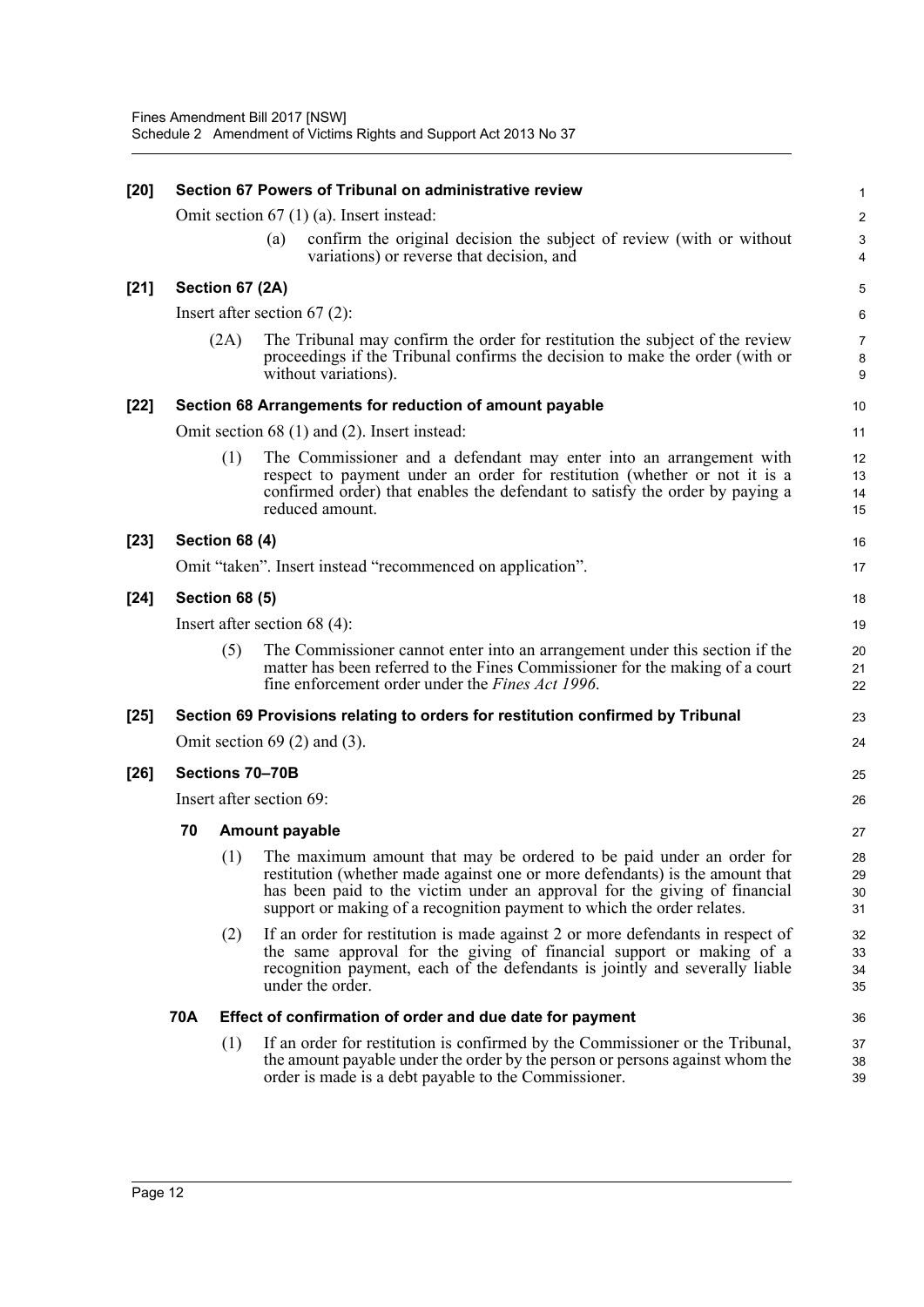|      |                                 | (2)                   |     | The due date for the amount is the due date for payment specified in a debt<br>notice served on the person.                                                                                                                                                                                                                                                                                                                                                                                                                                                                    | $\mathbf{1}$<br>$\overline{2}$              |  |  |
|------|---------------------------------|-----------------------|-----|--------------------------------------------------------------------------------------------------------------------------------------------------------------------------------------------------------------------------------------------------------------------------------------------------------------------------------------------------------------------------------------------------------------------------------------------------------------------------------------------------------------------------------------------------------------------------------|---------------------------------------------|--|--|
|      | 70B                             |                       |     | Debt notice to be served                                                                                                                                                                                                                                                                                                                                                                                                                                                                                                                                                       | 3                                           |  |  |
|      |                                 | (1)                   |     | The Commissioner may, by notice served on a person against whom a<br>confirmed order has been made (a <i>debt notice</i> ), require the person to pay the<br>amount payable by the person under the order.                                                                                                                                                                                                                                                                                                                                                                     | $\overline{\mathbf{4}}$<br>$\mathbf 5$<br>6 |  |  |
|      |                                 | (2)                   |     | The notice is to specify the amount payable, the due date for payment and the<br>person to whom it is to be paid.                                                                                                                                                                                                                                                                                                                                                                                                                                                              | $\overline{7}$<br>8                         |  |  |
|      |                                 | (3)                   |     | The due date specified must not be less than 28 days after the notice is served<br>on the person.                                                                                                                                                                                                                                                                                                                                                                                                                                                                              | $\boldsymbol{9}$<br>10                      |  |  |
|      |                                 | (4)                   |     | A debt notice must inform the person that, if the amount payable is not paid by<br>the due date:                                                                                                                                                                                                                                                                                                                                                                                                                                                                               | 11<br>12                                    |  |  |
|      |                                 |                       | (a) | the matter may be referred to the Fines Commissioner and enforcement<br>action for recovery of the amount may be taken under the <i>Fines Act</i><br>1996, and                                                                                                                                                                                                                                                                                                                                                                                                                 | 13<br>14<br>15                              |  |  |
|      |                                 |                       | (b) | additional enforcement costs may become payable under that Act if that<br>enforcement action is taken.                                                                                                                                                                                                                                                                                                                                                                                                                                                                         | 16<br>17                                    |  |  |
| [27] |                                 |                       |     | Section 71 Orders for restitution to be subject to administrative review of relevant<br>approvals of victims support                                                                                                                                                                                                                                                                                                                                                                                                                                                           | 18<br>19                                    |  |  |
|      |                                 |                       |     | Omit "An order for restitution" from section 71 (1). Insert instead "A confirmed order".                                                                                                                                                                                                                                                                                                                                                                                                                                                                                       | 20                                          |  |  |
| [28] |                                 | <b>Section 71 (3)</b> |     |                                                                                                                                                                                                                                                                                                                                                                                                                                                                                                                                                                                | 21                                          |  |  |
|      |                                 |                       |     | Omit "provisional order". Insert instead "order for restitution".                                                                                                                                                                                                                                                                                                                                                                                                                                                                                                              | 22                                          |  |  |
| [29] | <b>Section 71 (4)</b>           |                       |     |                                                                                                                                                                                                                                                                                                                                                                                                                                                                                                                                                                                |                                             |  |  |
|      | Insert after section 71 $(3)$ : |                       |     |                                                                                                                                                                                                                                                                                                                                                                                                                                                                                                                                                                                |                                             |  |  |
|      |                                 | (4)                   |     | If the Commissioner refers an order for restitution to the Fines Commissioner<br>for the making of a court fine enforcement order under the <i>Fines Act 1996</i> , the<br>Commissioner must advise the Fines Commissioner:                                                                                                                                                                                                                                                                                                                                                    | 25<br>26<br>27                              |  |  |
|      |                                 |                       | (a) | if an application is made for administrative review of the decision to<br>approve the making of a recognition payment from which the order<br>arises, and                                                                                                                                                                                                                                                                                                                                                                                                                      | 28<br>29<br>30                              |  |  |
|      |                                 |                       | (b) | of the outcome of the application.                                                                                                                                                                                                                                                                                                                                                                                                                                                                                                                                             | 31                                          |  |  |
| [30] | Sections 72 and 73              |                       |     |                                                                                                                                                                                                                                                                                                                                                                                                                                                                                                                                                                                |                                             |  |  |
|      |                                 |                       |     | Omit the sections. Insert instead:                                                                                                                                                                                                                                                                                                                                                                                                                                                                                                                                             | 33                                          |  |  |
|      | 72                              |                       |     | <b>Enforcement of order for restitution</b>                                                                                                                                                                                                                                                                                                                                                                                                                                                                                                                                    | 34                                          |  |  |
|      |                                 | (1)                   |     | The Commissioner has, and is to exercise, the functions of a registrar of a court<br>under Division 3 of Part 2 of the <i>Fines Act 1996</i> (as they apply under Part 7A<br>of that Act) in relation to an amount payable under an order for restitution.<br>Note. Under the Fines Act 1996, a restitution amount is taken to be a fine and is to be<br>referred to the Fines Commissioner for enforcement under that Act if it is not paid by<br>the due date or if the person required to pay the restitution amount seeks a time to pay<br>order in respect of the amount. | 35<br>36<br>37<br>38<br>39<br>40<br>41      |  |  |
|      |                                 | (2)                   |     | If the Commissioner confirms an order for restitution following an objection<br>by the defendant, the Commissioner is not to refer the matter to the Fines                                                                                                                                                                                                                                                                                                                                                                                                                     | 42<br>43                                    |  |  |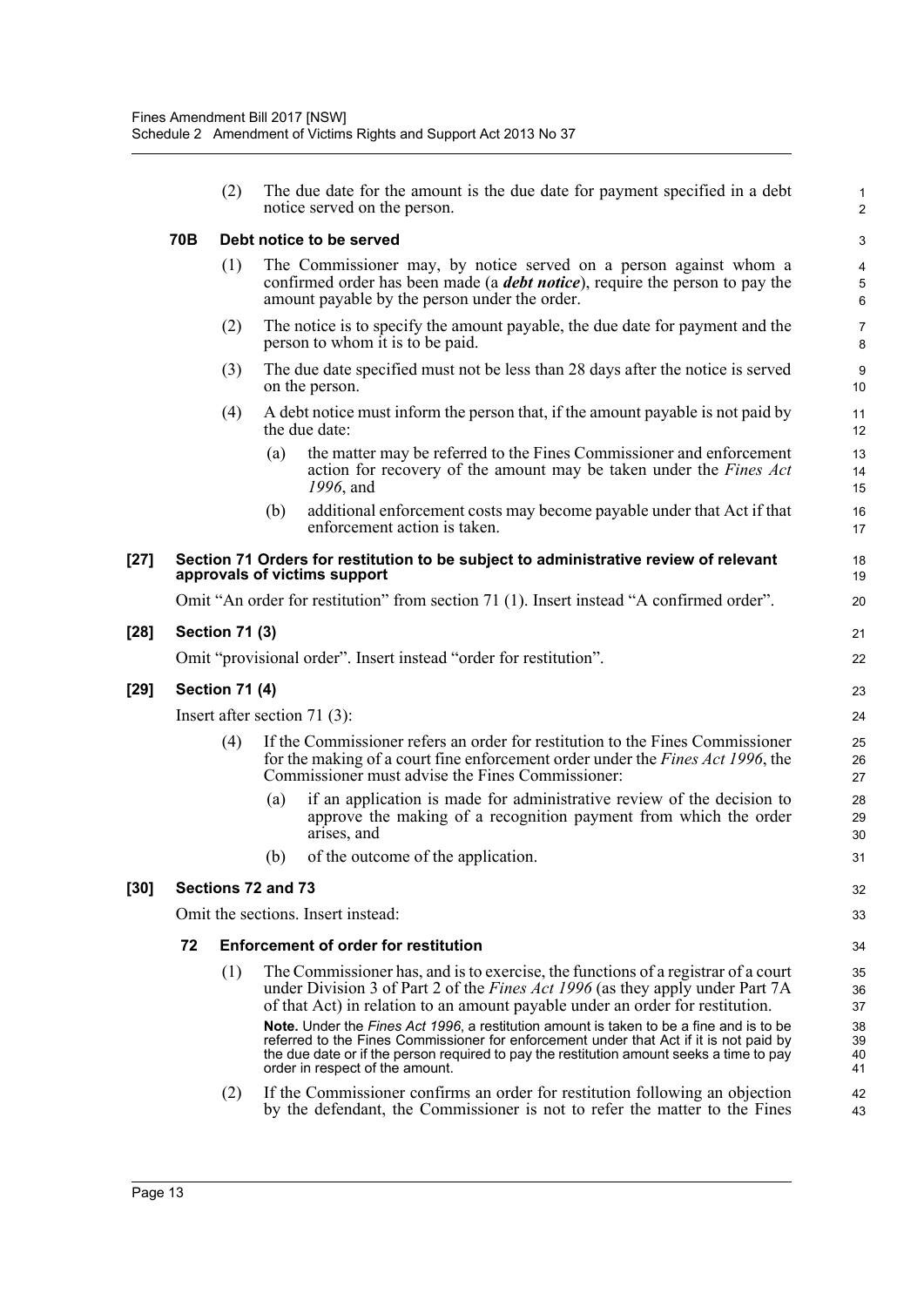Commissioner for the making of a court fine enforcement order under the *Fines Act 1996*:

- (a) before the period in which an application may be made to the Tribunal by the defendant for an administrative review of the decision to make the order has expired, or
- (b) if the defendant has applied to the Tribunal for an administrative review of the decision to make the order, until the application is finally determined.
- (3) If a matter is referred to the Fines Commissioner for the making of a court fine enforcement order, the Commissioner must provide the Fines Commissioner with any information about the order for restitution that the Fines Commissioner reasonably requires to monitor the status of the order.

### **73 Joint and several liability**

- (1) If 2 or more persons are jointly and severally liable for the payment of an amount payable under a confirmed order:
	- (a) a debt notice may be served on any of those persons, and
	- (b) in each case, the matter may be referred to the Fines Commissioner for the making of a court fine enforcement order under the *Fines Act 1996* against the person on whom the debt notice was served.
- (2) Accordingly, more than one referral, and more than one court fine enforcement order, may be made in respect of the amount payable.
- (3) The total amount that may be recovered under the order (excluding enforcement costs) is not to exceed the total amount payable under the order for restitution.
- (4) If 2 or more persons are jointly and severally liable for payment of the amount payable under an order for restitution, a person who pays an amount in accordance with the liability imposed by this Part has such rights of contribution or indemnity from the other person or persons as are just.

### **[31] Section 74 Effect of order for restitution on subsequent civil proceedings**

Omit "an order for restitution" from section 74 (3). Insert instead "a confirmed order".

#### **[32] Section 75 Access to information about whereabouts of defendant**

Omit "a provisional order on the defendant or taking any action against the defendant to enforce an order for restitution".

Insert instead "an order for restitution on the defendant or any other notice required under this Part".

#### **[33] Sections 76 and 77**

Omit the sections.

36 37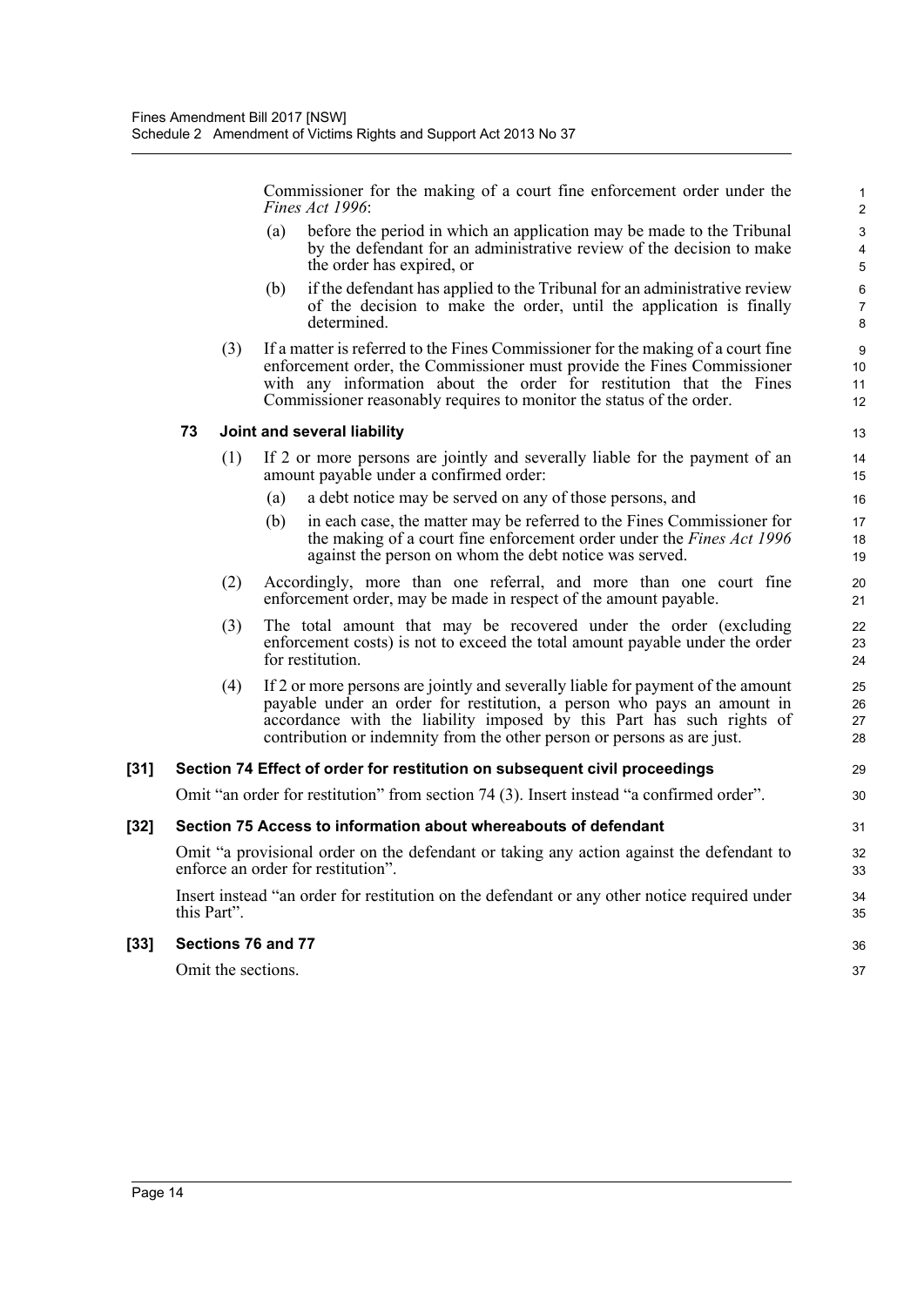| $[34]$ |             |                    | Schedule 2 Savings, transitional and other provisions                                                                                                                                                                                                                                                                            | 1                          |
|--------|-------------|--------------------|----------------------------------------------------------------------------------------------------------------------------------------------------------------------------------------------------------------------------------------------------------------------------------------------------------------------------------|----------------------------|
|        |             |                    | Insert at the end of the Schedule, with appropriate Part and clause numbering:                                                                                                                                                                                                                                                   | $\overline{c}$             |
|        | <b>Part</b> |                    | Provisions consequent on enactment of Fines<br><b>Amendment Act 2017</b>                                                                                                                                                                                                                                                         | 3<br>4                     |
|        |             | <b>Definitions</b> |                                                                                                                                                                                                                                                                                                                                  | 5                          |
|        |             |                    | In this Part:                                                                                                                                                                                                                                                                                                                    | 6                          |
|        |             |                    | <b>amending Act</b> means the Fines Amendment Act 2017.                                                                                                                                                                                                                                                                          | $\overline{7}$             |
|        |             |                    | <i>existing order</i> means:                                                                                                                                                                                                                                                                                                     | 8                          |
|        |             | (a)                | an order for restitution arising from a provisional order that was<br>confirmed by the Commissioner or Tribunal before the substitution of<br>section 72 by the amending Act, or                                                                                                                                                 | 9<br>10<br>11              |
|        |             | (b)                | an order for restitution within the meaning of the Victims Support and<br><i>Rehabilitation Act 1996</i> (as in force before its repeal) that is in force.                                                                                                                                                                       | 12<br>13                   |
|        |             |                    | Amendments apply to orders confirmed after commencement                                                                                                                                                                                                                                                                          | 14                         |
|        | (1)         |                    | The amendments made to this Act by the amending Act apply in respect of any<br>order for restitution (within the meaning of Part 5 of this Act) that is confirmed<br>by the Commissioner or the Tribunal after the substitution of section 72 by the<br>amending Act.                                                            | 15<br>16<br>17<br>18       |
|        | (2)         |                    | An amendment does not affect the validity of any action taken before that<br>substitution in respect of an existing order and, subject to this Part, this Act, as<br>in force at the time the action was taken, continues to apply in respect of the<br>existing order.                                                          | 19<br>20<br>21<br>22       |
|        |             |                    | <b>Extension of amendments to existing orders</b>                                                                                                                                                                                                                                                                                | 23                         |
|        | (1)         |                    | The Commissioner may refer an existing order to the Commissioner of Fines<br>Administration for the making of a court fine enforcement order under the<br><i>Fines Act 1996</i> if:                                                                                                                                              | 24<br>25<br>26             |
|        |             | (a)                | the Commissioner serves a debt notice on the person against whom the<br>order was made in accordance with section 70B, and                                                                                                                                                                                                       | 27<br>28                   |
|        |             | (b)                | that amount is not paid by the due date.                                                                                                                                                                                                                                                                                         | 29                         |
|        | (2)         |                    | If an amount is referred as provided for by this clause, Part 7A of the <i>Fines Act</i><br>1996 extends to the amount payable under the existing order.                                                                                                                                                                         | 30<br>31                   |
|        | (3)         |                    | For that purpose, a reference in the <i>Fines Act 1996</i> to an order for restitution<br>under this Act is taken to include a reference to an existing order.                                                                                                                                                                   | 32<br>33                   |
|        | (4)         |                    | The following provisions have effect if an amount payable by a person under<br>an existing order is referred to the Commissioner of Fines Administration for<br>the making of a court fine enforcement order against the person:                                                                                                 | 34<br>35<br>36             |
|        |             | (a)                | the Commissioner cannot commence or maintain any proceedings<br>under section 72 (as in force before its substitution by the amending<br>Act) for the payment of the amount by the person,                                                                                                                                       | 37<br>38<br>39             |
|        |             | (b)                | any charge registered on land owned by the defendant under section 76<br>(as in force before its repeal by the amending Act) to secure payment of<br>the amount is taken to be a charge duly registered under section 74 of<br>the <i>Fines Act 1996</i> as if the order for restitution were a court fine<br>enforcement order, | 40<br>41<br>42<br>43<br>44 |